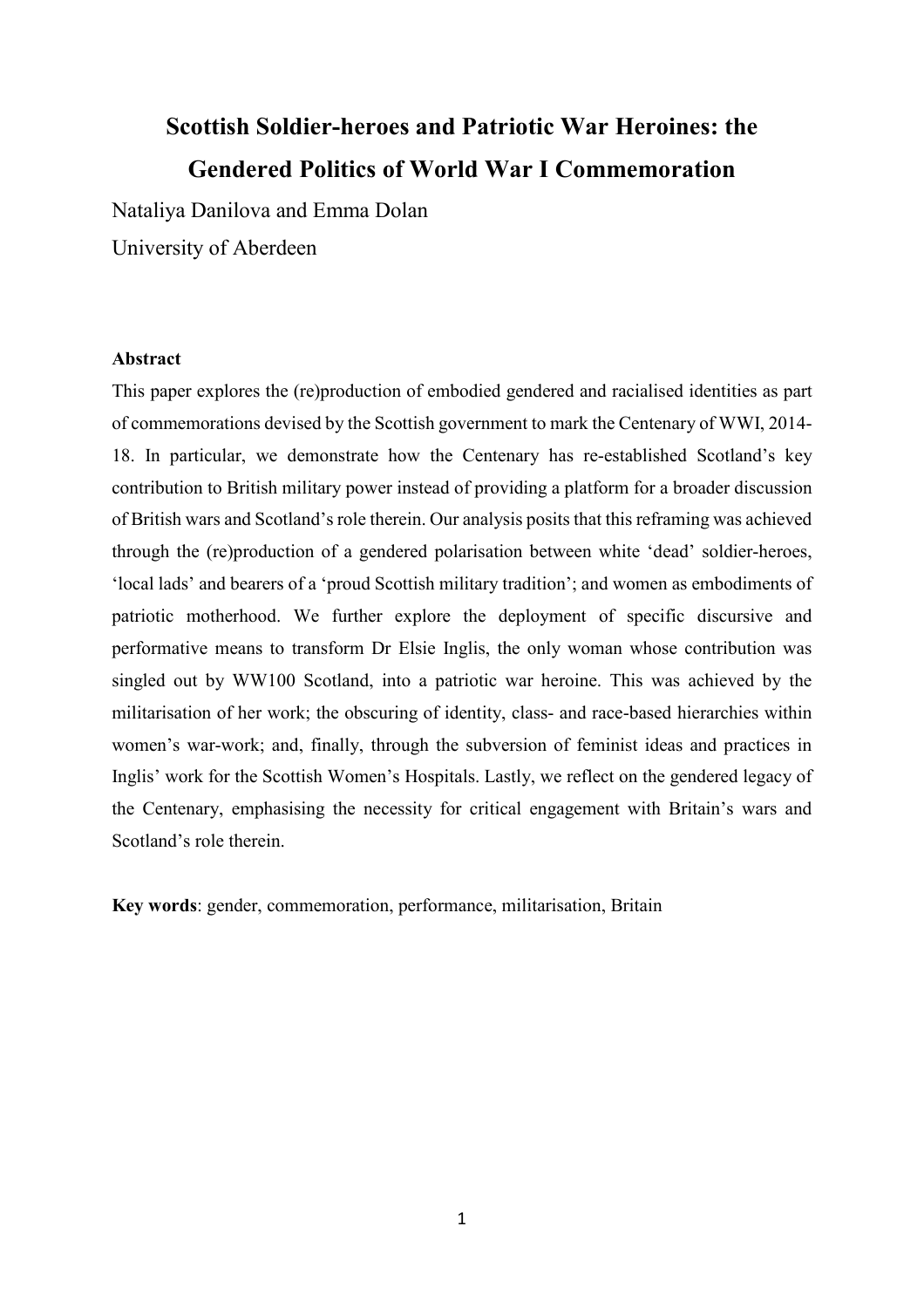## **Introduction**

The Centenary of WWI has become a focal point for the transnational politics of war commemoration with the governments of the UK, the Commonwealth (primarily Australia, Canada and New Zealand), France, Germany, Belgium, the Netherlands and Russia busying themselves with setting up commemorative panels (e.g. Fathi 2015; Arnold de-Simine 2016; Wellings 2016). In each country, the dynamic of commemorations took a different route. Notably, a 'memory orgy' was observed in the Anglo-Saxon countries, a phenomenon which observers have explained by: the common traditions of 'poppy-wearing and remembrance of the dead each November' (Moore 2014, 428); fragmentations of national identity projects caused by concerns over immigration and anxieties resulting from the prolonged engagement of these countries in conflicts under the banner of the Global War on Terror (Pennell 2014; Beaumont 2015; Jeffery 2015). This paper posits that the Centenary has presented not only an 'once in a lifetime opportunity' to commemorate WWI (Sheffield 2014), but has become an opportunity to reframe anxieties existing within Western polities through the (re)production of particular 'embodied gendered, sexualised, and racial identities' of those whose sacrifice is seen as worthy of remembrance (Basham 2013, 47). Drawing on analysis of parliamentary debates, commemorative publications, stenogrammes of official meetings, participant fieldwork ethnographies and materials from interviews with policy-makers,<sup>[1](#page-2-0)</sup> we interrogate how particular gendered, sexualised and racialised hierarchies have been (re)produced through Scottish commemorations of WWI.

Our approach to war commemoration builds on interdisciplinary literature from International Relations (IR), the sub-discipline of Critical Military Studies (CMS), memory politics and literature relating to Scottish history and politics. Specifically, we conceptualise war commemoration as a 'primarily political project' in which 'the state and its institutions mediate and order formal and informal collective histories and memories' (Mycock 2014, 154). We explore which political practices have been deployed by the Scottish government to identify both the focal points of the Centenary and specific groups the remembrance of whom has been made (in)visible through this process. We are particularly concerned with answering two questions: who has ownership over the Centenary?; and what are the political implications of how the Centenary is performed in public spaces? To answer these questions, we draw on feminist scholarship relating to the everyday politics of collective mourning (e.g. Butler 2003;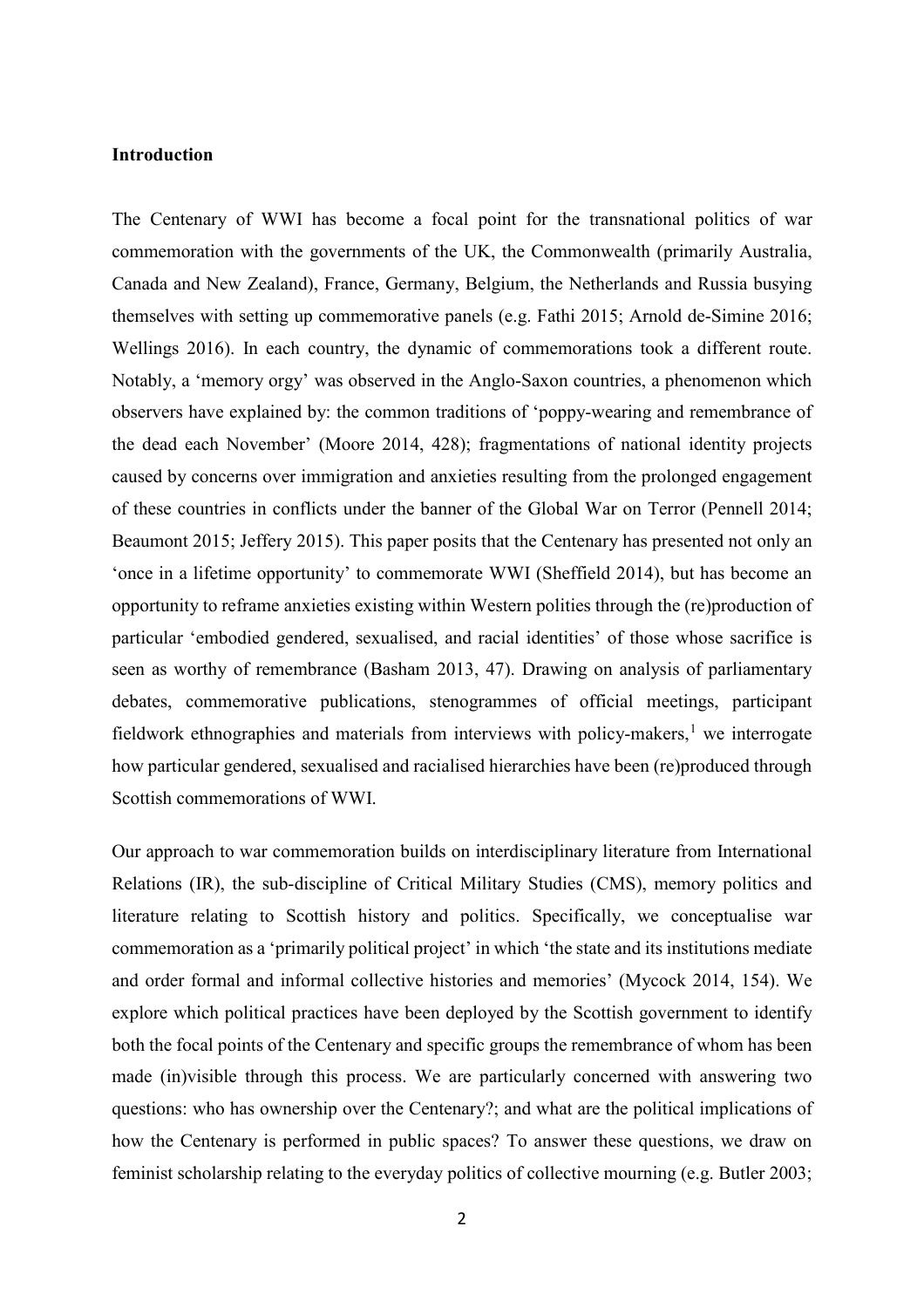Edkins 2003). This literature explores collective mourning and commemoration as key discursive and performative spaces for 'the identification with suffering itself' (Butler 2003, 30), where 'subtle movements, bodies and emotions' enact a specific – gendered - vision of the political community (Ähall 2016). Through this paper we work towards the (re)framing of public commemoration as a complex process mediated by particular visions of *the political* as well as visions of commemorative masculinities and femininities. This approach draws attention to gendered discursive and performative means, which deliminate power relations in making commemorative choices, organise public spaces for commemoration thereby (in)visibilising experiences of those commemorated.

To study the gendered logics of the political in commemoration, we focus on the marking of the Centenary in Scotland. Despite growing literature relating to the Centenary within British politics, there has been a lack of scholarly attention given to Scottish commemorations (e.g. Pennell 2014; Jeffery 2015). This is surprising considering the unique political context, including but not limited to devolution (from 1999, onwards), the 2014 Independence Referendum and the 2016 Brexit vote. In 2012-14, many observers of the strained relationship between Scotland and the rest of the UK were sceptical of David Cameron's plan to enact 'a truly national commemoration' considering it naive because it failed to acknowledge the layering and fragmenting of war commemoration (Mycock 2014).

At the outset the UK government reinstated the "British understandings of the war…, marginalising the divergent experiences of other nations within and outside the UK (Pennell 2014, 97). Hence, Mycock (2014) predicted that the Centenary would '(re)ignite a diverse range of post-colonial responses' across the UK (2014, 161). At a special service at Glasgow Cathedral on 4 August 2014, which concluded 11 days of the Commonwealth Games and marked the opening of the Centenary, Alex Salmond and David Cameron articulated strikingly different visions of WWI. Salmond substantially exaggerated Scottish losses, saying that 'the war claimed the lives of 145,000 Scots', whilst Cameron stressed the loss of *all* British lives (circa a million) (BBC 2014).

<span id="page-2-0"></span>Acknowledging this context, we draw attention to an ambivalent positionality of Scotland in the British military project. This ambivalence results from a continious support for the Scottish martial tradition and Scottish soldiers. As Cameron points out, the 'coincidence' of the 2014 Referendum and the Centenary worked towards reinforcing the idea of Scotland's essential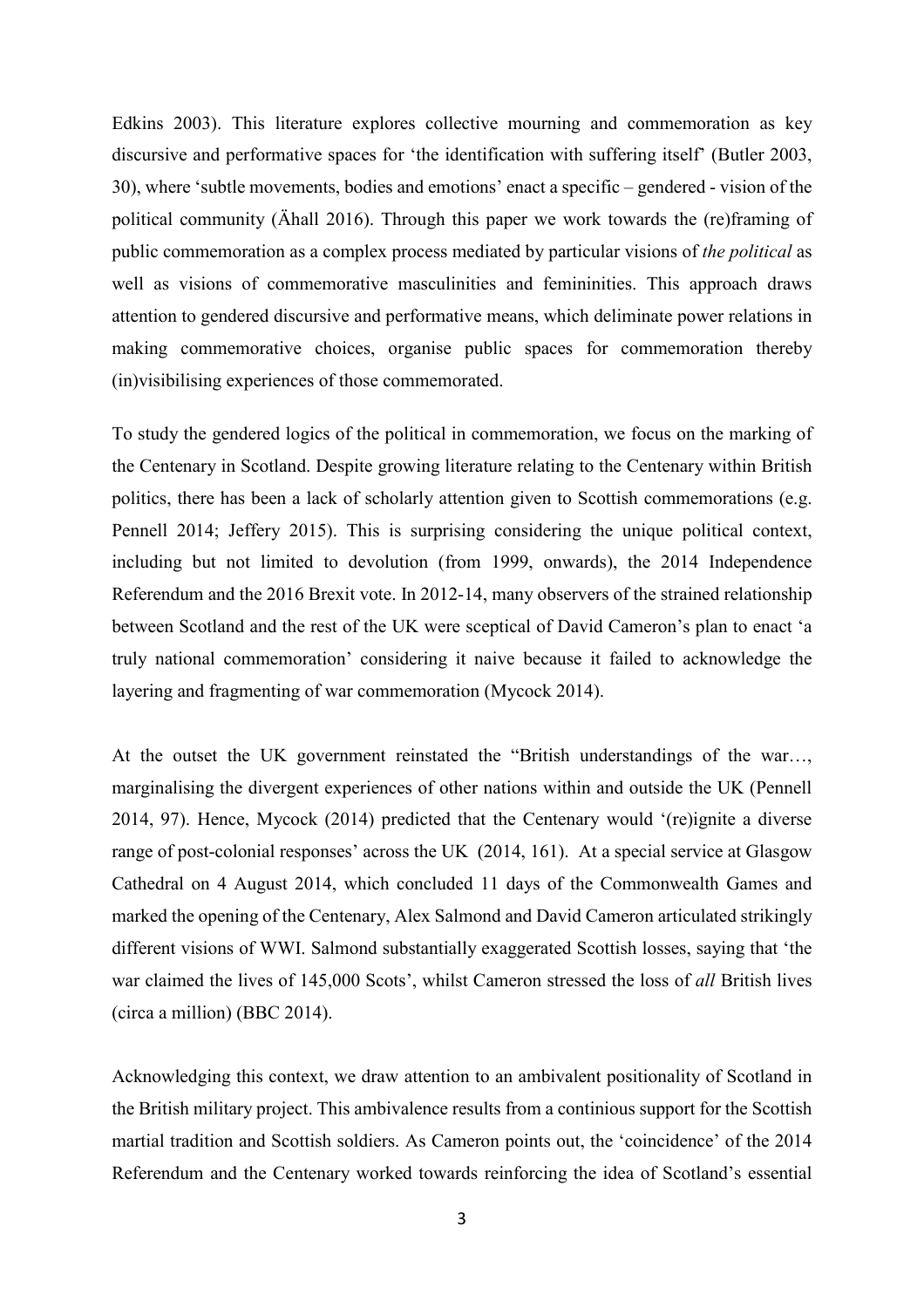contribution to 'the defence of the UK in its hours of need' (2018, 67). In 2013-14, this discourse overlapped with the representation of Scotland as a country with a 'hard-won reputation for being Bravehearts in the battle' (Salmond 2014), which was based on the selective reuse of Scottish pre-Union war-stories and heroes (e.g. William Wallace and Robert the Bruce) along with selective references to historical 'martial race' discourse of Highland warriors who distinguished themselves through their service in the Scottish regiments at the time of the British Empire (e.g. Street 2004). For years, this white male-centric 'warrior dreamscape' has also been fostered by government-sponsored tourist advertising campaigns (*VisitScotland*), large-scale cultural events (Royal Edinburgh Military Tattoo), and productions, such as *Highlander* (1986), *Braveheart* (1995), *Outlander* (2014), and *Outlaw King* (2018) (e.g. Hesse 2014; see also Devine 2012; Allan 2015; McCrone 2017).

Importantly, we argue that neither opposition to nuclear weapons or the Iraq War has challenged the popular discourse of Scotland's military prowess (Ritchi 2016). On the contrary, although in 2003, the position of Scottish political elites and the wider electorate diverged from the Westminster position towards British military engagement in Iraq, contrasting 'British warriors' with 'anti-war-minded Scots' (Elcheroth and Reicher 2017, 215-6), elites in Scotland were united in support of the 'virtuous troops' and '"the poor bloody infantry", who are as ever traduced by their leaders in war' *(ibid,* 238). Thus, prior to the Centenary, Scottish elites advocated support for Scottish infantry soldiers, whilst simultaneously both transferring the responsibility for Britain's wars to the UK government and marginalising Scotland's own role in past and present conflicts.

We first analyse official discourses and practices focusing on how the Scottish Commemorations Panel has prioritised experiences of white local 'dead' heroes and reduced women's roles to performances of essentialised patriotic womanhood. Following this, we explore how patriotic womanhood was enacted in the commemoration of Dr Elsie Inglis, the only woman whose contribution to WWI was singled out by the Panel, before looking at the opportunities for critical engagement with Britain's wars and Scotland's role therein.

#### **Scottish Commemorations Panel: From inclusivity towards 'soldier-dead'**

In Britain, 'the centenary commemoration of the First World War has been driven by a combination of central government direction (and funding) with a multitude of local and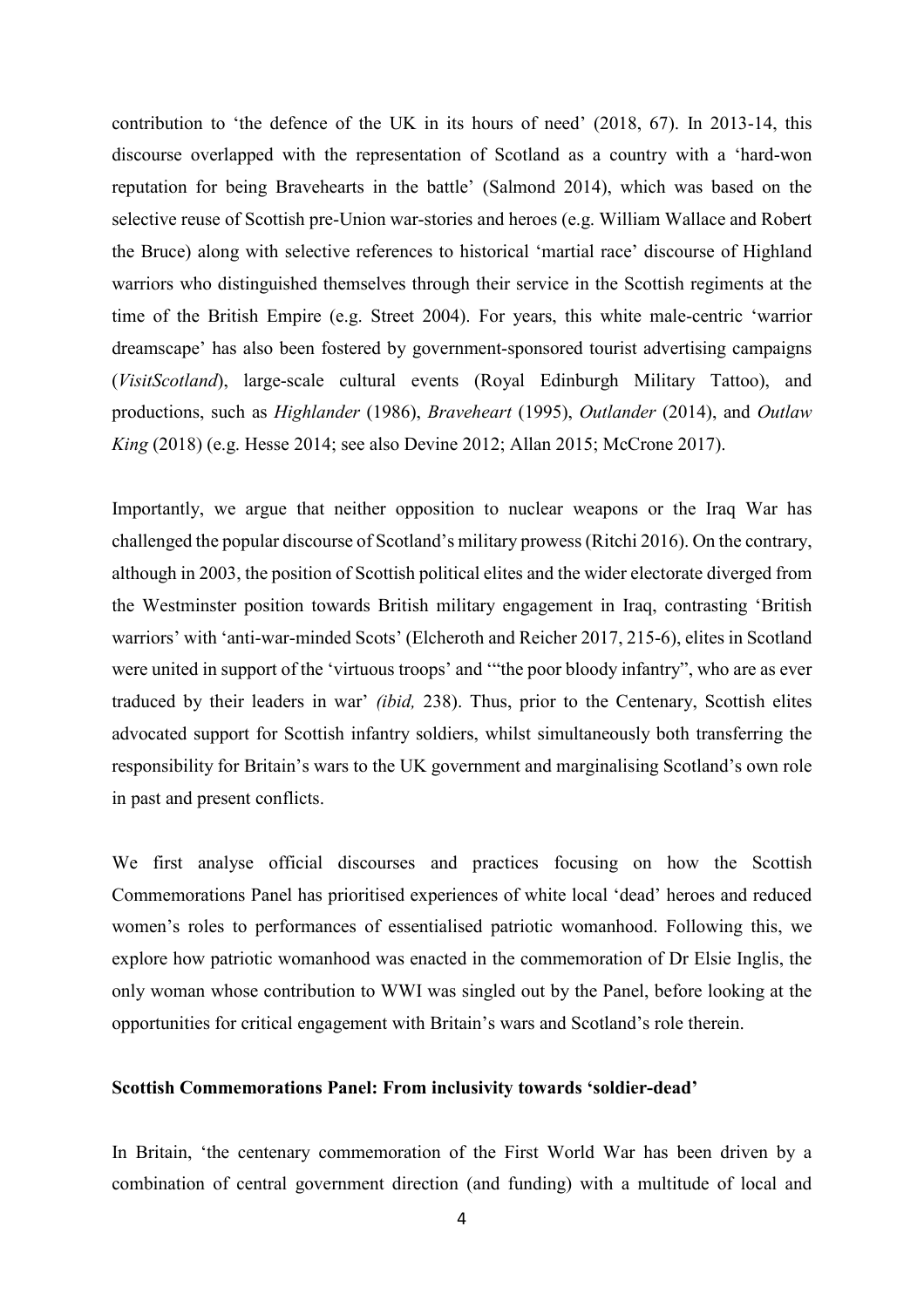community initiatives' (Jeffery 2015, 562). The majority of local initiatives were funded through the Heritage Lottery Fund, which by 18 March 2018 awarded £94.2 million to 2000 projects across the UK, including to projects carried out by communities across Scotland (Brookfield 2018, 119-21). However, as the UK government prioritised the overarching British narrative and allocated the main bulk of this funding to national museums (i.e. London's IWM), national cultural institutions (i.e. the BBC), and the organisation of battlefield tours for schools based in England, the Centenary emerged as both an opportunity and somewhat a necessity for governments of devolved nations (Scotland, Wales and Northern Ireland) to devise their own commemorative projects.

In Scotland, this process culminated in the creation of the government-funded Scottish Commemorations Panel (dubbed 'Scotland WW100'). Panel members were appointed by the Scottish Government with specific decisions delegated to the Cabinet Secretary for Culture and External Affairs, Fiona Hyslop (Scottish Parliament 2013). The panel itself was placed within 'Culture, Tourism and Major Events Directorate', reflecting the convergence of commemoration with cultural 'memory' tourism alongside Scotland's self-branding as a country with rich military heritage (Sturken 2007).

Like British and Australian panels, the Scottish 12-member panel can be described as being composed of 'the good and the great' (Jeffery 2015, 563; Beamont 2015). Commemorative authority was delegated to those with both military expertise and associations with Scotland, including: Professor and former Army chaplain Norman Drummond as panel chair; historians of WWI and Scottish heritage; a representative of BBC Scotland; representatives of Scottish education and veterans' organisations (e.g. Royal British Legion Scotland); and other interested parties (e.g. Scotland-based entrepreneurs) (WW100 2018). This delegation of commemorative authority to a closed group of experts highlighted three aspects of the Scottish setting: a tendency to rely on expert-bureaucratic procedures, male-dominated expertise and military ownership of the Centenary.

First, the creation of the panel reflected a tendency within the Scottish policy process to overrely on 'expert-bureaucratic' procedures, contrary to the popular belief that Scotland has 'a more inclusive and participatory approach to policy making than Westminster' (Johnson and Fife 2016, 174). This expertise framing reflected an attempt by the Scottish Government and SNP 'not to take decision in its own right' by abstaining from participation in the panel's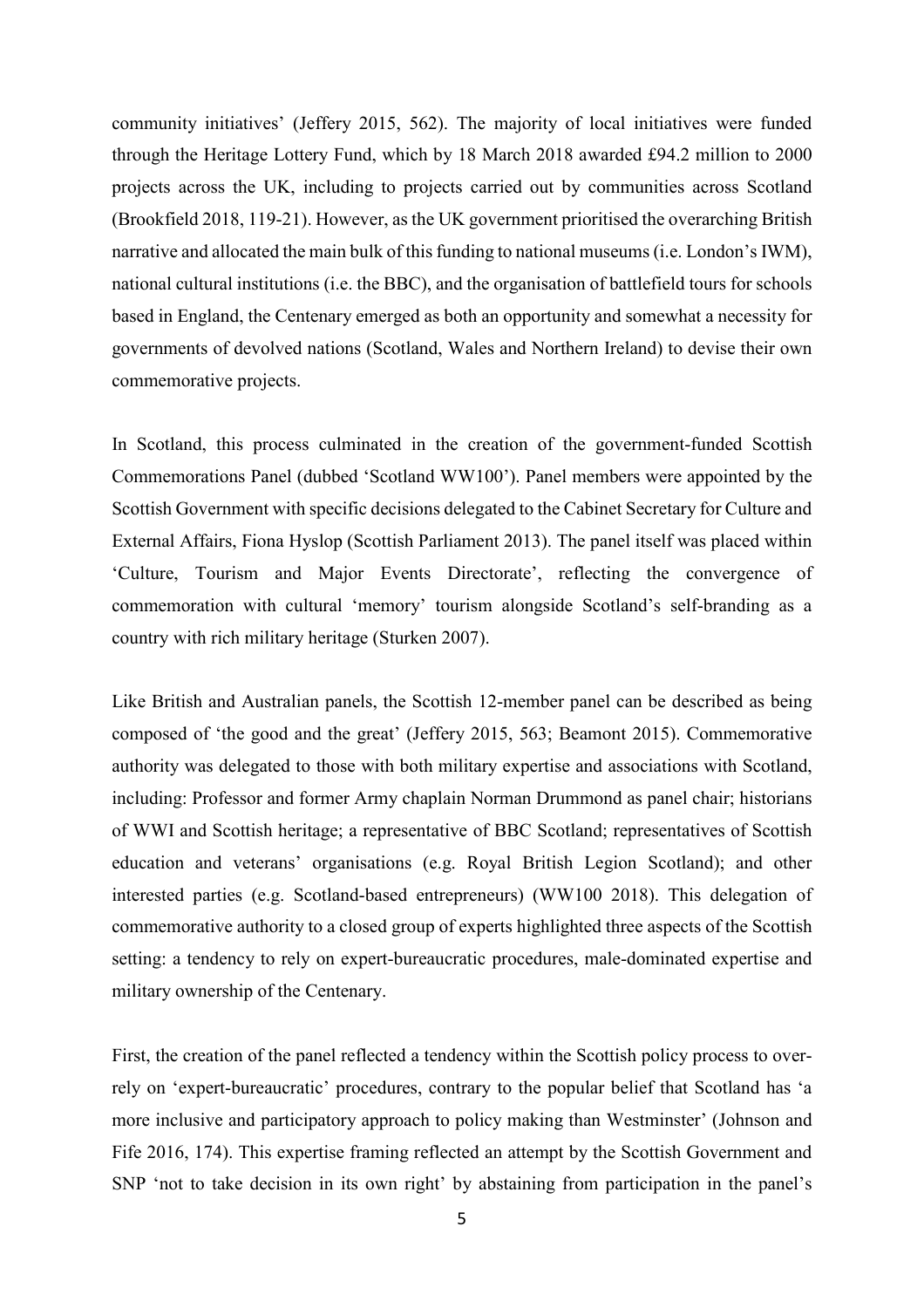decisions, and through this attempting to dissociate the Centenary from the divisive legacy of the 2014 Independence Referendum (Interviewee R, a SNP MSP, 12 Jan 2018). As transpired from the interview with one panel member, the selection of members was administrated through closed government channels, and was largely based on inviting those with expertise in Scottish war history, experience of military service and without associations with political parties (Interviewee T, 27 Nov 2017). This step demonstrated the unwillingness of Scottish elites to open-up the Centenary to public deliberation using a set of discouraging practices, such as 'non-invitation' of political party representatives to the panel; introducting the panel's decisions to the Scottish Parliament as a matter of 'what has been decided' rather than a matter of 'what needs to be discussed', including the sensitive issue of commemorative budgets; and limited opportunities for the wider public to voice their visions of what, who and how should be commemorated. Consequently, according to interviews with panel representatives, the meetings were 'apolitical', 'tension-free', and 'above politics'; with those attending the meetings largely in agreement (extracted from interviews with panel members E, 2 Aug 2017; L, 2 Aug 2017; and T, 27 Nov 2017). This policy-setting prioritised experts 'sensitively handling' the Centenary through 'balancing tone of remembrance and celebration' and 'managing diverse messages and moods' (Scottish Government 2013), thereby dissociating the Centenary from nationalistic readings of WWI, voiced prior to the 2014 Referendum.

Second, 'despite the relatively high number of female politicians in Scotland' and women leaders in the three national political parties, the 'face' of Scottish commemorative expertise has replicated the 'face' of Scottish independence debates with both 'faces' being 'male, pale and stale' (Kenny 2014, 324). These three characteristics introduce white male privilege and respect for age as key components of Scottish commemorative expertise. Moreover, contrary to the perception of 'a more intimate politics' exercised by Nicola Sturgeon (Higgins and McKay 2016), our analysis suggests that Sturgeon's role was reduced to symbolic participation in commemorative events. Based on interviews, Sturgeon was 'punctilious' in 'playing commemoration as a story of joint commemoration [with the rest of the UK], not of a national idea-agenda' as Salmond claimed prior to the 2014 Referendum (Interviewee T, 27 Nov 2017). Therefore, neither the expert-led structure of the panel nor the position of Scottish leadership from September 2014 onwards favoured the narrative of 'internal colonialization' predicted by Mycock (2014). Instead the panel worked towards the synchronisation of white maledominated commemorative discourses promoted by both the Scottish and UK governments.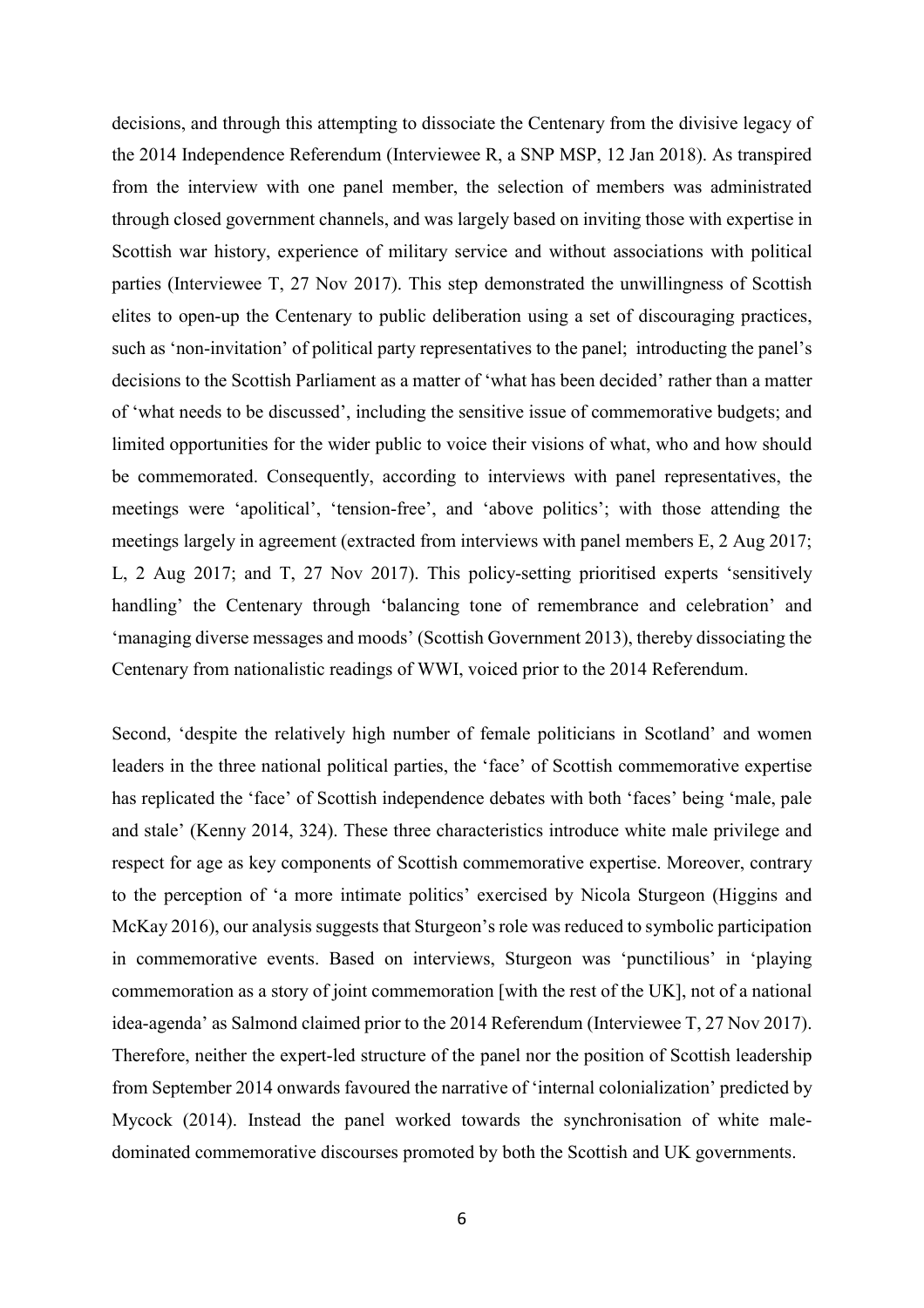Finally, the panel introduced those with military connections as the true 'owners' of the Centenary. Towards this goal, the panel closely cooperated with the Royal British Legion Scotland, the organisation which officially describes itself as 'the national guardian of remembrance' (RBLS 2018). Reflecting this collaboration, Alex Salmond announced the creation of the panel at the Royal British Legion Scotland conference in Perth, the main recruiting ground for the famous Black Watch regiment/battalion (BBC 2013). Between 2014 and 2018, members of this organisation have played a key role in advising the panel, organising events, and accompanying school children on government-funded battlefield tours. This convergence between government and veterans' structures transformed the Centenary into an opportunity for honouring Scotland's 'long and distinguished military history' (Scottish Parliament 2013), placing Scotland within the British military project rather than in opposition to it as Mycock suggested (2014). This emphasis on Scottish martial tradition worked to obscure a wide range of experiences felt and lived by Scots during WWI while also marginalising discussions of Scotland's contribution to British colonial wars (Mycock 2012, 63), along with debates on what WWI and the following conflicts (e.g. the Global War on Terror) entail for multiracial communities currently residing in Scotland.

The resultant setting has reinstated the white male soldier as the main referent of public grief and compassion, a trend which is currently observed in other Western democracies (Butler 2009; Millar 2017). This emphasis emerged despite the explicit commitment of the Scottish government to inclusivity and diversity, and Fiona Hyslop's support for the Scottish commemorations to be able to reflect experiences of 'ordinary people and officers' (MSP John Mason, Glasgow, SNP), soldiers from the Commonwealth and the Indian subcontinent (MSP Hanzala Malik, Glasgow, Labour), and the 'men and women of our armed forces who lost their lives in that war and others since' (MSP Richard Lyle, Central Scotland, SNP) (Scottish Parliament 2013). Moreover, the Scottish 'soldier-dead' narrative was fostered through the selection of the eight events in which 'Scotland took a particularly bad hit' (Interviewee R, a SNP MSP, 12 Jan 2018), including the outbreak of war, the day of peace treaty, four major battles (Gallipoli, Battle of Loos, Battle of Jutland, Battle of Arras) and two disasters, which led to the death and injury of Scottish soldiers arriving to or leaving the front (i.e. train crash at Quintinshill and loss of HMY Iolaire a mile from Stornoway). Although the panel attempted to move beyond battlefield deaths prioritised by the UK Government, this shift did not destabilise the white 'soldier-dead' narrative. On the contrary, it placed soldiering and, may we add, dying for the country, at the centre of the Centenary.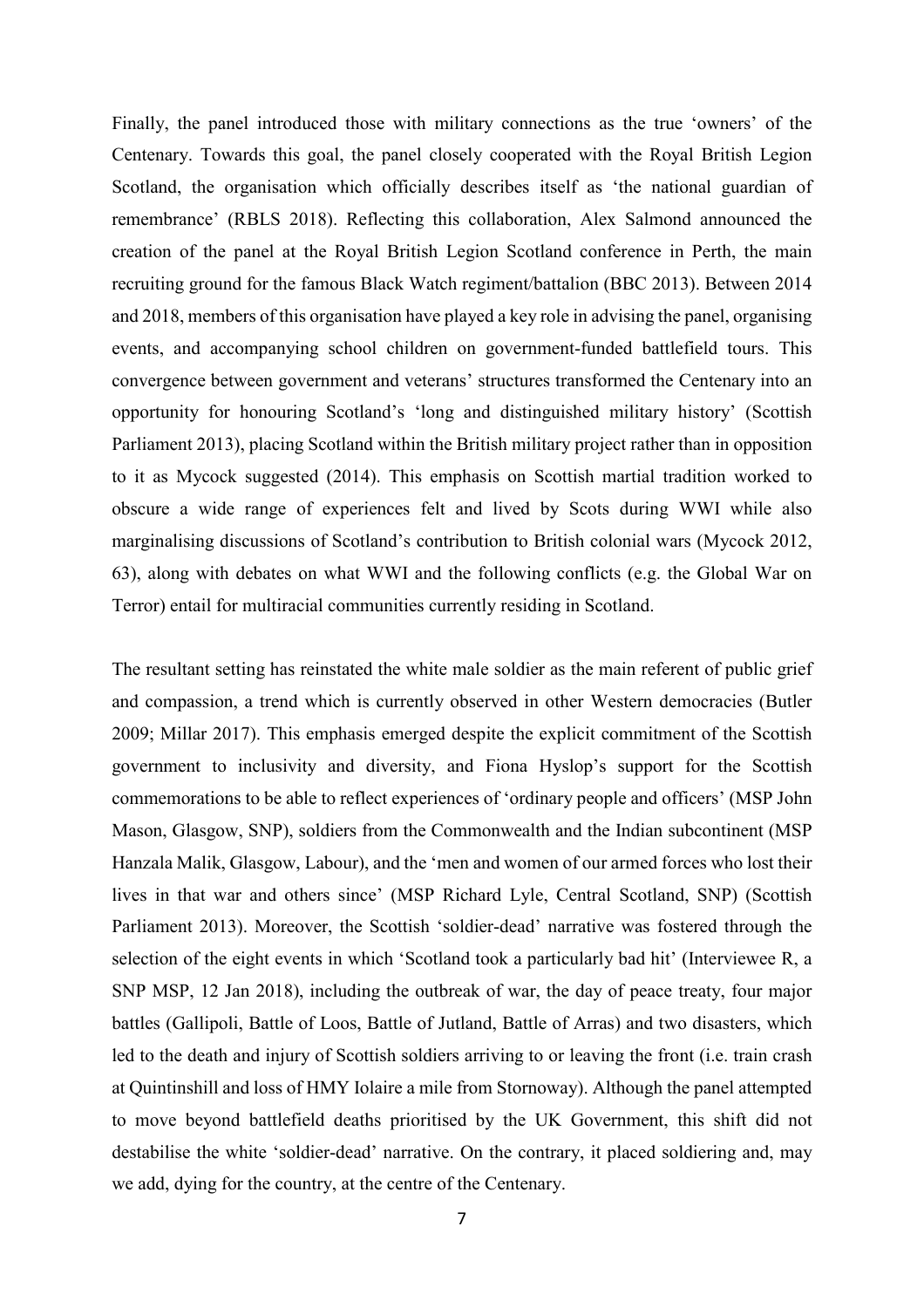Our analysis posits that the policy of 'marrying of education with remembrance' emerged as a key dimension of the Centenary, replicating the position of the UK government (Pennell 2018, 93). This policy put particular emphasis on local 'soldier-dead' fostered through distribution of the main bulk of government funding to the refurbishment of local war memorials (£1mln) and battlefield tours for over 20,000 of Scottish children to France in addition to 72 students from Secondary 3 Level travelling to commemorate the Battle of Arras (Scottish Government 2013). In most cases, the focus of this war-centred education was on experiences of 'local lads' and, only in rare cases, locally-born nurses. To achieve this, children have been invited to visit memorials, undertake battlefield tours, create posters, write war poems and produce art works dedicated to locally-born soldiers.

Three problematic implications of educational remembrance are worth discussing. First, as Pennell (2018) demonstrates through the analysis of battlefield tours for children from English schools, war memorials and military cemeteries have limited capacity to engage children in the study of the complex historical circumstances which led to WWI. These sites do not encourage children to 'truly understand' the experiences of 'ordinary' soldiers due to the limited contextualisation available, and instead such places tend to overwhelm children with 'the sheer emotional impact', encouraging sympathy with losses, 'loyalty to the dead' along with support and 'understanding' of those who served and continue to serve in the British Armed Forces. In our study, the panel members emphasised the emotional impact of the trip to the Battle of Arras, when 'kids just got it' and 'truly learnt about sacrifice and loyalty', but when prompted on what children learnt about this battle as part of WWI history, clarified that the primary goal of these tours was 'to teach children to understand war in a small way' through the stories about soldiering and comradership (Interviewee E and L, 2 Aug 2017). This explanation resonates with Pennell's argument that the battlefield tours tend to focus on affective responses to war expressed through compassion with locally-born soldiers instead of providing a route to complex understandings of this conflict or its impact on society as a whole.

The second implication concerns a common misrepresentation of the fact that 'around 88% of soldiers who fought in the British Army during the First World War survived' (Pennell 2018, 88). Although Scotland's 'WW100' webpage mentions that Scotland and Scottish diasporas contributed over 700,000 soldiers to the British military and around 100,000 were killed in war, the experiences of those who survived war were neglected within the Centenary. The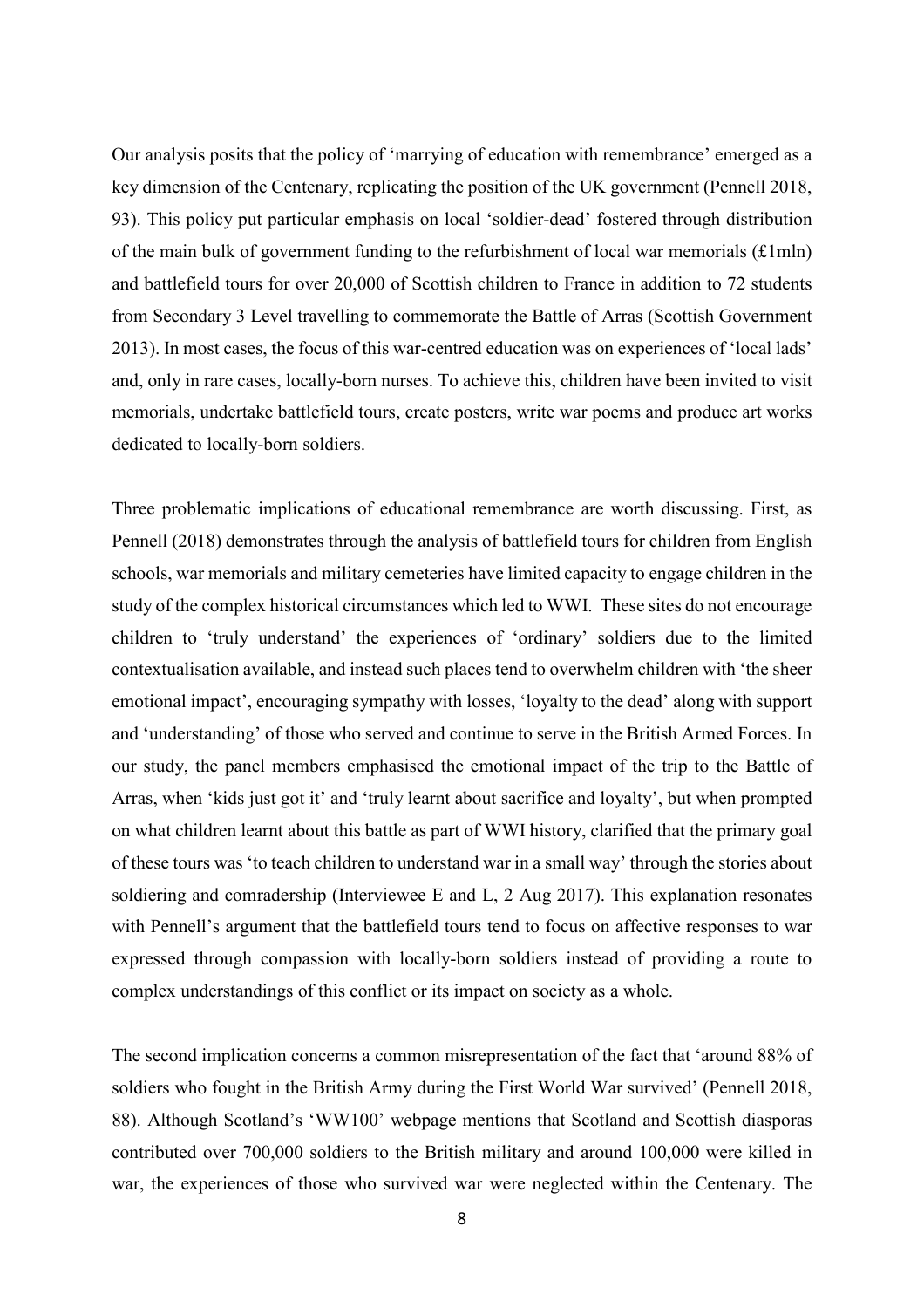limited ability of the Centenary to facilitate discussions about veterans' unemployment, disabilities and other difficulties of post-war reintegration can be attributed to the emphasis on Scotland's military prowess discussed earlier in the paper as well as to the inherent insufficiency of British remembrance to engage with veterans beyond introducing them as 'a group who laid wreaths on Remembrance Sunday' (Gregory 1994, 194). Although Scotland's government has repeatedly expressed its commitment to support over 300,000 veterans residing in Scotland (Scottish Government 2017), within the Centenary veterans who served in the British Armed Forces during different conflicts, ranging from WWII to Iraq and Afghanistan, were mostly engaged as 'guardians' of the patriotic fallen.

Finally, as Ähall (2016) points out, the focus on the experiences of locally-born soldiers/families tend to (re)produce a specific – gendered polarised and heteronormative representation of war. The discursive and performative power of this gendered polarisation of war experiences lies in its ability to reframe these gendered divides as *traditional* and *common sensical,* thereby underscoring a key contribution of these gendered constructs in the effective functioning of the 'British warfare state' (Basham 2016). Our analysis suggests that this gendered discourse was aided by the ambivalent representations of Scottishness and Britishness in the Centenary which simultaneously introduced Scots as: 'humble, simple beings' and 'all Jock Tamson's Bairns', as well as brave and loyal Highland warriors, who had served and died in Britain's wars. In other words, we argue that in the context of the Centenary, references to the 'Scottish egalitarian myth' (McCrone 2017, 239), did not only reinstate Scottish martial proweness, but enacted gender-stereotypical understandings of war. This gendered discourse has normalised a 'celebration of soldiers, living and dead, as "heroes" who exemplify the values of the polity, making it much harder to question violence done and perpetrated by them' (Basham 2016, 892). Consequently, the implication of this masculine 'soldier-dead'-focused narrative was the (in)visibilisation of war experiences of many thousands of Scottish men and women who worked hard to feed their families during WWI, went on strike in the Glasgow docks and participated in anti-war protests (Couzin 2009). To further uncover the gendered logics of the Centenary, we explore the commemoration of Dr Inglis, whose name was added by the panel at a late stage in an attempt to 'celebrate the role of women in war through the lens of Elsie Inglis' (WW100 2018).

## **The Creation of Dr Elsie Inglis as a Scottish War Heroine**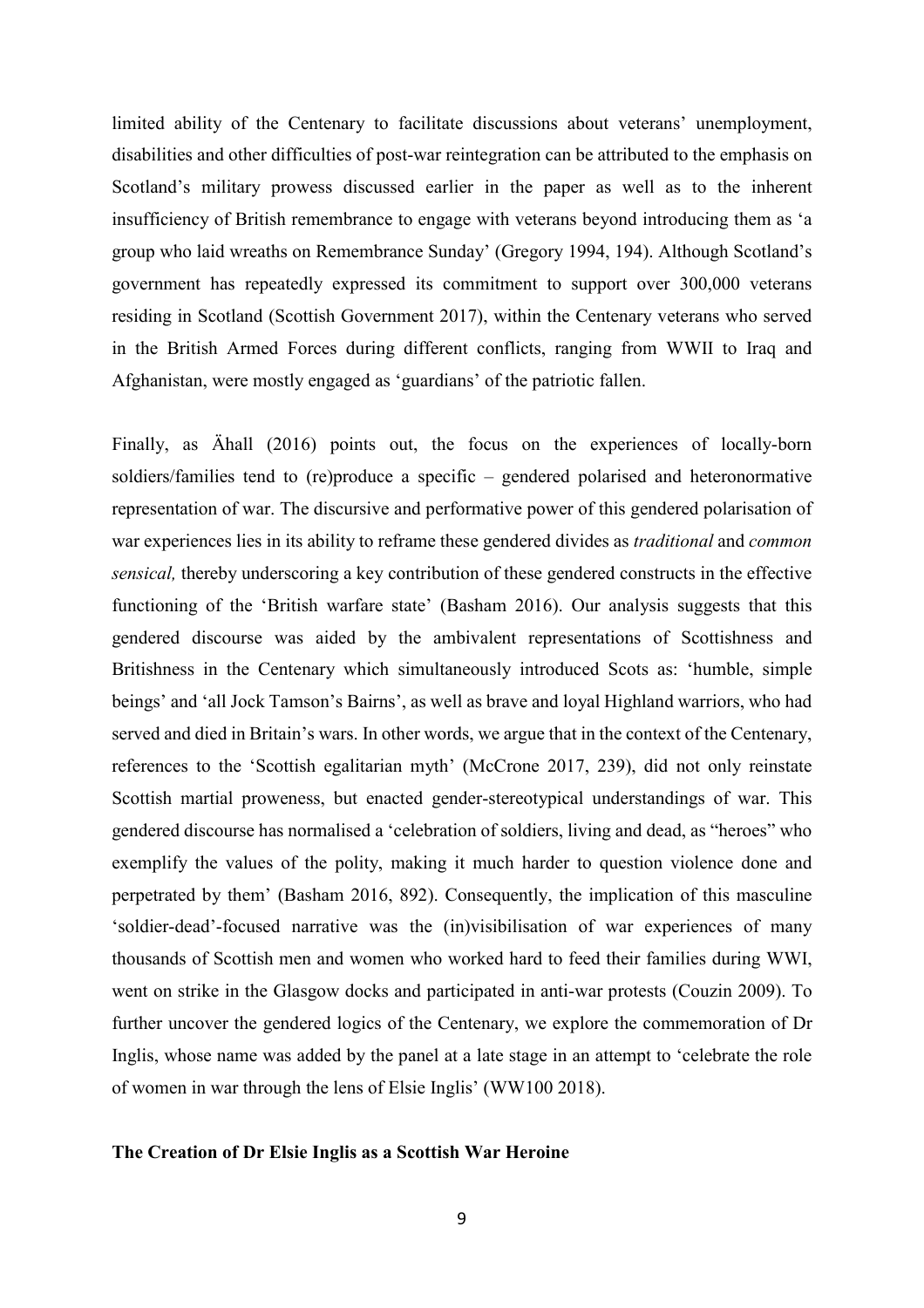During our fieldwork, we were often faced with references to universalised and essentialised womanhood. This included us as women-researchers through such comments as 'you are women, you can come [to a Service of Thanksgiving for Inglis]' and 'there are enough women who are grateful that there is a moment when the role of women is specifically acknowledged'. We identify this as part of the modern liberal discourse of gender equality in Scotland, and explore this discourse through an investigation of the 'chronological similarity' in commemorations (Connerton 1989; see also Danilova 2015), which organisers attempted to enact through the (re)production of Inglis' 1917 funeral within the Service of Thanksgiving for Dr Elsie Inglis on 29 November 2017. This was a public event at which the following speakers were present: Dr Catherine Calderwood, Reverend Dr Lesley Orr, Hugh Pym, Patricia Purdom, Hugh Maddox and Reverend Helen Alexander. Our analysis is based on fieldnotes taken during and immediately after the Service. In particular, we problematise Inglis' associations with the British military; the (re)production of Scottishness, Britishness, class, race and the British Empire in relation to patriotic womanhood exemplified by Inglis; and the (mis)representation of feminism as a driving force for Inglis' war efforts.

# *Patriotic Womanhood and the British Military*

Many scholars have pointed out that state-led nationalist projects tend to prioritise the figure of the soldier-warrior whilst ascribing to women symbolically reductive roles during wars (Elshtain 1995; Yuval-Davis 1997; Crozier-De Rosa and Mackie 2019). In our study, the ceremony for Inglis was held independently from other commemorative activities, (re)making Inglis into an embodiment of patriotic womanhood. This task was challenging as Inglis' offer of medical assistance to British soldiers was rejected by the War Office at the outset of WWI. This led to her work for Serbian, French and Russian soldiers who fought on the Eastern Front (Leneman 1991). To obscure this historical context, the 2017 service attempted to re-establish Inglis' belonging to the British military through specific performative and discursive means.

On a chilly November day, we hurried towards St Giles cathedral in Edinburgh, the entrance to which was restricted, and only after showing our personal invitations to the members of the Royal British Legion Scotland, we were allowed to enter and were directed towards our seats. The event was staged as women-orientated with women-soldiers, doctors, politicians and ourselves as researchers being invited to celebrate women's contribution to Scotland's wars.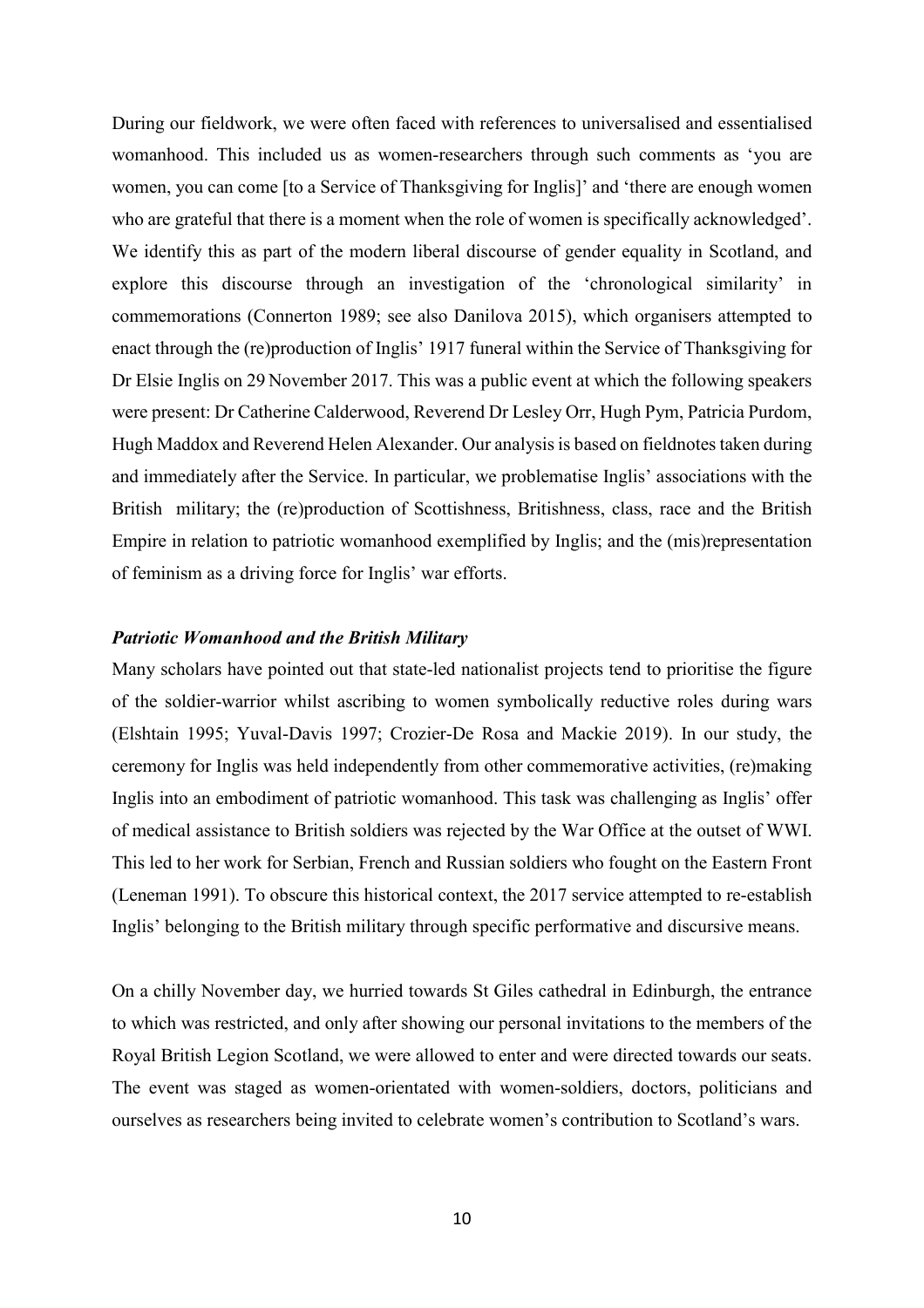The ceremony was physically secured by veterans-members of the Royal British Legion Scotland, who acted as gate keepers and guardians of Inglis' memory. For the visitor entering the ceremony, there was a feeling of entering a military-controlled space, an environment which surrounded the entire story-telling of the event. The restriction of public attendance at the event further consigned the story of Inglis' life as one which should be told and heard mostly by individuals in elite positions. A small number of tickets were available for which the public could apply online; however, the seating plan and the spatial layout of the Cathedral was arranged such that the majority of audience members were unable to view the speakers, and only those in foremost positions − including Inglis' family members, politicians and royalty, represented by HRH The Princess Royal − were privy to the entire ceremony.

Inglis' symbolic belonging to the British military was further reinstated through the reproduction of her image (currently held at the London's IWM) dressed in what appears to be military uniform. Enloe (2003) in her work on everyday militarisation draws attention to the symbolism of khaki dress to militarise women's lives (see also Tynan 2016). In the context of Inglis' commemoration, the khaki constructed the idea of unproblematic integration of women within the British Armed Forces, while obscuring other gendered and historically sensitive readings of khaki dress. In Britain during WWI, women wore khaki for various reasons, one of which was to demonstrate defiance of traditional notions of masculinity and femininity. As such khaki was worn by feminists supportive of Britain's war efforts whose views Inglis shared (Kent 1988; Gullace 2002). Simultaneously, thousands of women wore uniform because of their service in the paramilitary units of the British Army with over 100,000 women serving (e.g. the Women's Army Auxiliary Corps, the Voluntary Aid Detachments, the First Aid Nursing Yeomanry), and over 700,000 women working in munitions factories across Britain (Roberts 1997; Lee 2006). In both cases the wearing of khaki by women of different occupations was perceived as 'profoundly disturbing', reflecting anxieties about women's expanding roles in war-time Britain (Summerfield 1997). These moral panics singled out working-class women as prone to 'loose sexual behaviour', 'irresponsible consumerism', and drunkenness, whereas women from middle- and upper-classes were often perceived as 'impersonating men' by challenging their dominance in the waging of war (Watson 1997, 37). Neither the 2017 service nor commemorative booklet engage with these complex gendered readings of khaki dress, and instead Inglis' image in the 'uniform' works towards providing a continuous narrative of women's service for the British military despite the fact that Inglis herself had never served in the British Army (WW100 Scotland 2017a).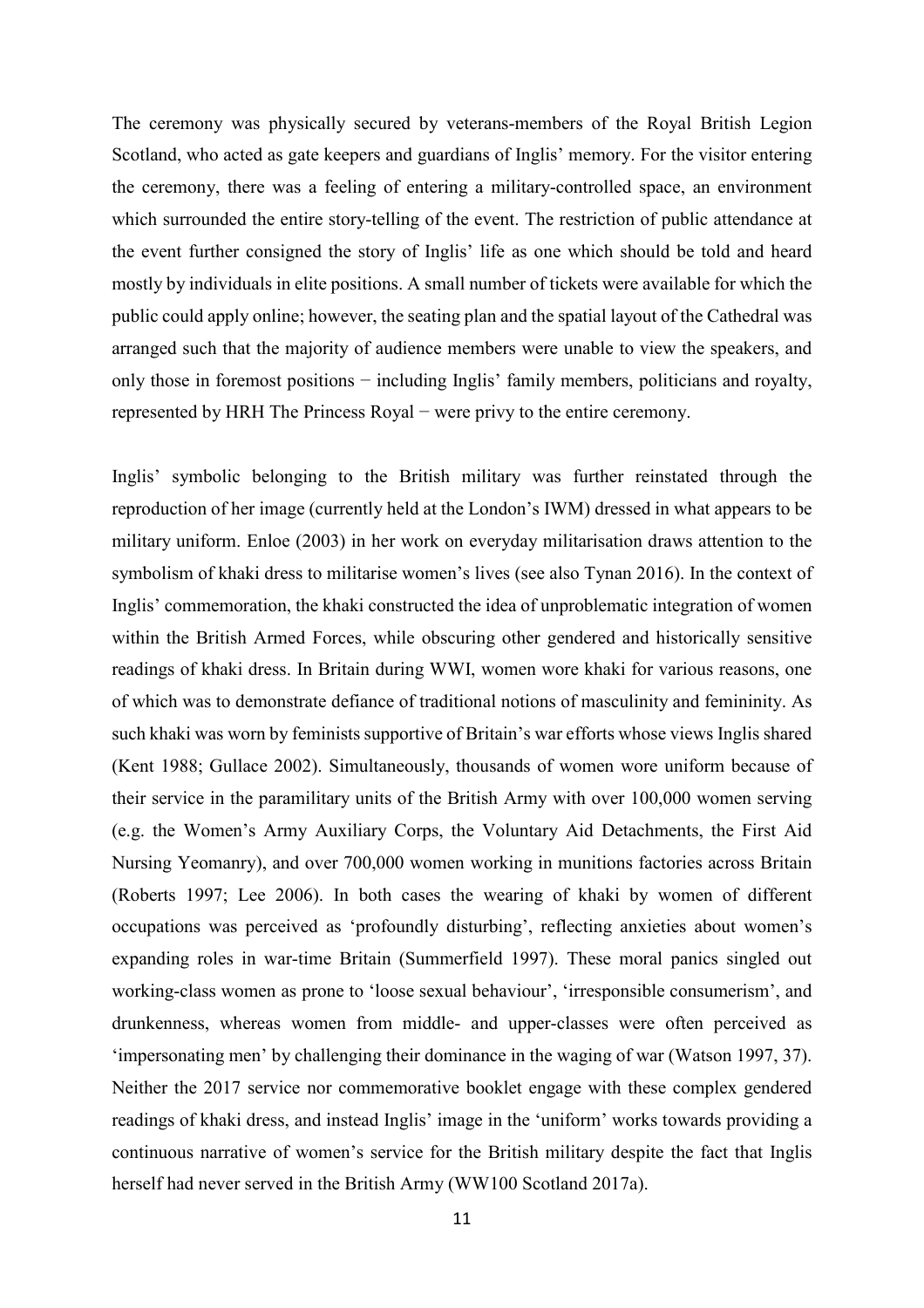This staged performance of Inglis' militarised identity enacted the representation of British women-soldiers as both capable military professionals and 'ambivalent bodies' whose womanhood/motherhood is problematised by their military service (Basham 2013). The 2017 service for Inglis represented her as a patriotic and highly capable medical professional as well as a mother figure, in line with an essentialised feminine role. Inglis' 'motherhood' was signposted through her representation as 'the Serbian mother from Scotland', reinterpreting the fact that she spent most of her time treating Serbian soldiers (WW100 2017b); references to her 'caring and compassionate nature' (authors' field notes from the Service, 29 Nov 2017); and allusions to her commitment to provide 'care and comfort' to 'a whole generation of doomed young men' (Bellany in The Scottish Parliament 2016). These narratives introduced a hierarchy between Inglis' decades-long care for women from slums of Edinburgh before WWI and her work for the Scottish Women's Hospitals (SWH) treating soldiers during WWI. Through this hierarchy, the 2017 service re-established the traditional distinctions of masculine/feminine; public/private; and gendered divisions of labour whilst replicating the historical discourse of essentialised patriotic motherhood, popular during WWI (Grayzel 2011, 226-7).

Finally, similarly to the Centenary in England (Pennell 2018), the 2017 service in Edinburgh reinstated continuity in British military violence, representing it as *forever* present. Speakers at the event emphasised that remembering Inglis also means to pay tribute to all those who currently serve in the British Armed Forces and 'seek to make a difference for good', much 'like their ancestors' (authors' field notes from the Service, 29 Nov 2017). This discourse replicated the official designation of the British military operations in Iraq and Afghanistan in which a 'Force for Good' had attempted to 'make the difference' (Duncanson 2009), and through this re-alignment Inglis' service worked towards rewriting the causes of both WWI and modern conflicts as righteous and virtious, thereby obscuring their complex circumstances.

# *Scottishness, Britishness, Class, Race and Empire*

The 2017 ceremony worked towards nationalising Elsie Inglis as a bearer of dual Scottish and British identities. St Giles cathedral was decorated with Scottish saltires, speakers put emphasis on the inspiring influence of Inglis' work for Scottish women and stressed that 'She made Scotland proud' (authors' field notes from the Service, 29 Nov 2017). Simultaneously, the performative context of the ceremony linked Inglis' Scottishness to the British state through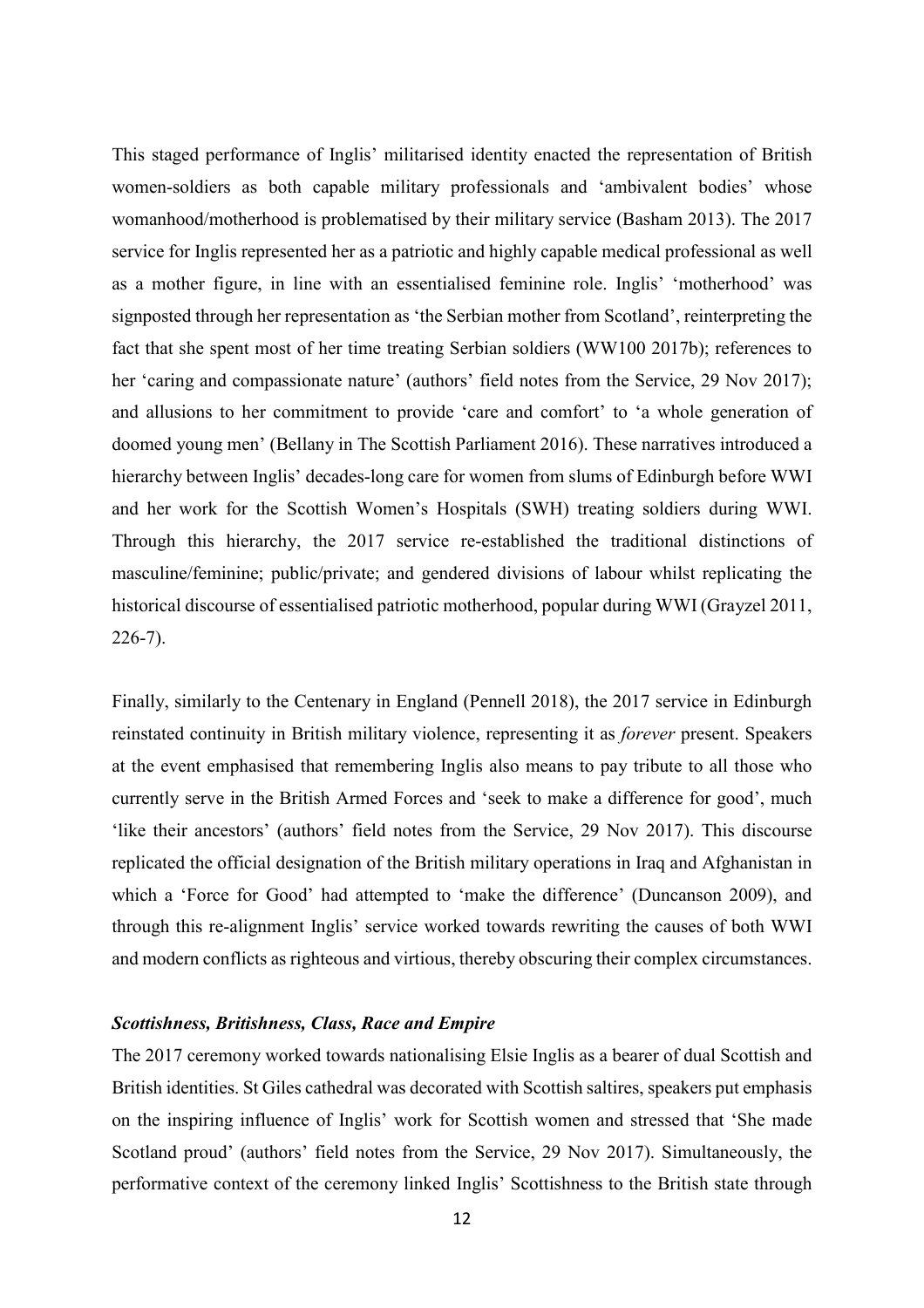the presence of royalty and the wearing of red poppies, both of which have conventionally been associated with British remembrance (Gregory 1994). These dual identity markers replicated the specific historical context in which Scotland positioned itself as part of the Union in the aftermath of WWI (MacLeod 2013). In the context of the 2017 service this convergence of Scottish and British identities reflected an elite-led drive towards the consensual commemoration identified earlier in this paper.

The 2017 service further attempted to nationalise Inglis' work by emphasising that she worked for 'the country' (Britain/Scotland) despite the historical fact that her efforts were rejected by the War Office thus: 'my good lady, go home and sit still' (WW100 2017a, 10). This response was not unusual at the time, and, 'because of sexism of the British authorities, British medical women wishing to serve in combat zones frequently enlisted with French, Belgian, Russian and Serbian Red Cross, for whom dire necessity outweighed any preference for male doctors'(Gullace 2002, 151). Although speakers during the 2017 ceremony acknowledged this context, the ceremony performatively worked towards erasing the uncomfortable fact that Inglis was not able to participate in her own nation's war effort.

The 2017 ceremony obscured differences in women's war experiences based on class and race, and through this obfuscation, it reinstated white middle-class femininity as the commemorative norm of the Centenary. This normativity resulted from disguising the specific historical context which gave rise to white, privileged Britishness. Leneman (1995) indicates: 'Elsie Inglis would have preferred "British Women's Hospitals" to "Scottish Women's Hospitals" but was overruled by the committee' (1995, 4). Presumably, Inglis's view reflected the fact that a significant proportion of women, who contributed their time, money and efforts to the SWH came predominantly from the privileged classes residing across the British Empire. Leneman (1995) mentions that Inglis was often perceived and described herself as English, British and Scottish, which reflected the fact that until Elsie was 12 years old she was in India, where her father was a senior member of the Indian Civil Service. Similarly, Grace McDougall, who was born in a privileged family in Aberdeenshire described herself as 'an Englishwoman' while serving as a nurse in Serbia (Lee 2006). Both McDougall's and Inglis' self-identifications reflected the context of Edwardian society in which women from privileged classes aligned their war-time patriotism with British imperialism according to which being 'English' meant 'to be white, Anglo-Saxon, a master-race, master indeed of a quarter of the world's people' (*ibid*, 87).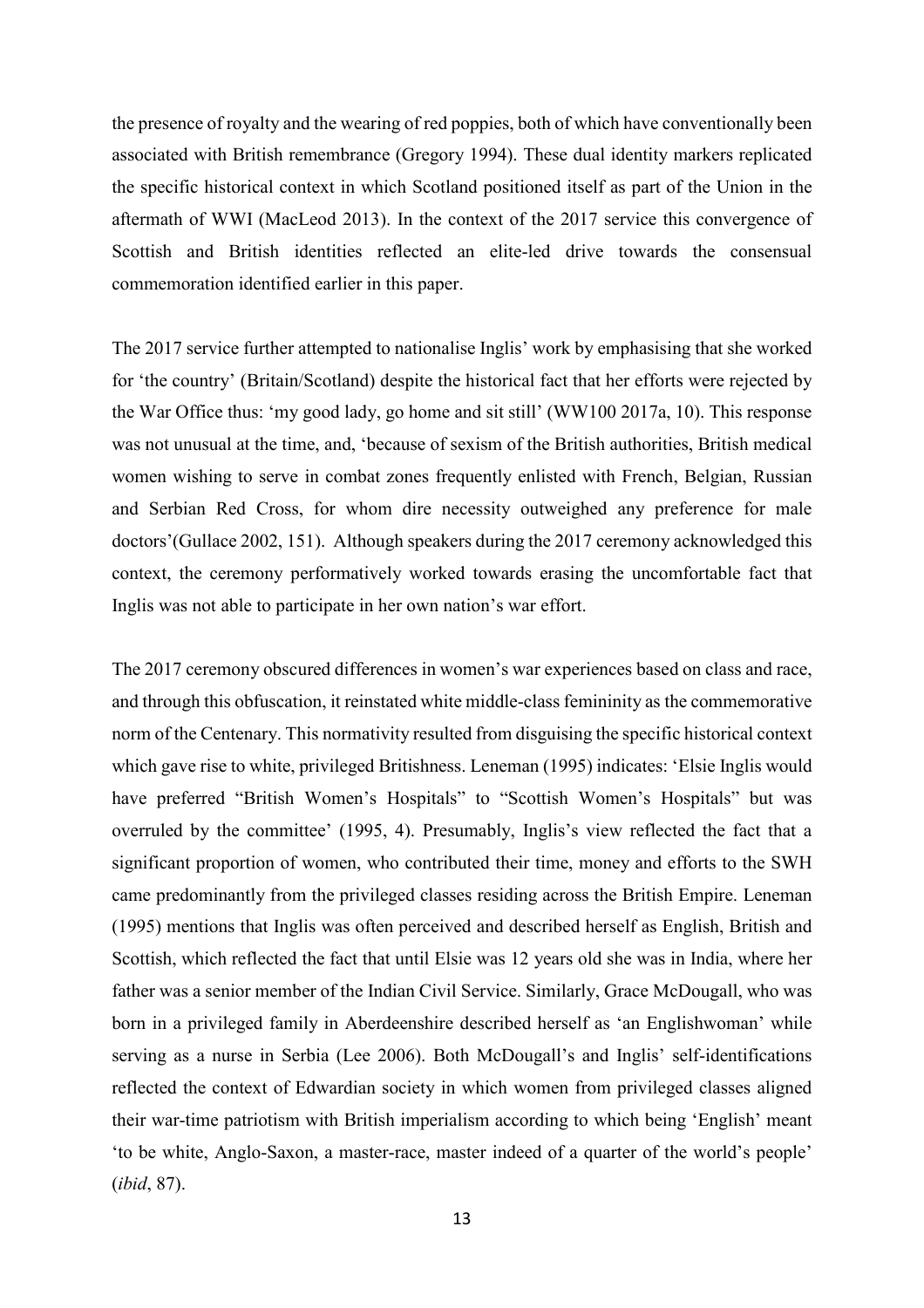Importantly, women from privileged backgrounds were able to train, self-finance and purchase their uniforms as part of their war-time service (Robert 1997). War-time work of thousands of working class women, who were employed in munitions factories, were recruited in the British nursing units, and who did similar work to women serving in the SWH were 'criticised… for not being sufficiently attuned to ideas of honour and service to the nation' (Watson 1997, 41) and appeared to care for their wages and new life styles. At the time, this stigmatisation of working class women's war work reflected the 'imperialist nationalism' according to which 'the British upper classes took responsibility and lead the crusade of restoring morality in the world (Lee 2006). Thus, the uncritical reproduction of this historically specific discourse within Inglis' 2017 service re-established class and, most importantly, white privilege as cornerstones of the Centenary, replicating the wider dominant ideology of white supremacy in Britain (Ware 1992). We argue that the 2017 service for Inglis worked towards the normalisation of 'whiteness' and class privilege, thereby obscuring the complex role of Scotland within the British Empire and marginalising war experiences of thousands of working class and non-white women.

Thus, although the 2017 service put particular emphasis on Inglis' example to inspire modern women residing in Scotland to pursue their careers, it expressed this idea through largely essentialised and universalised discourse. Accordingly, the structure of gender opportunities open (or closed) to women from under-privileged and multi-ethnic multiracial backgrounds currently studying and working in Scotland was obscured with emphasis placed instead on Elsie's legacy 'to show that, with determination, great things can be achieved by women as well as men' (WW100 2017a). This normalised the centrality of white middle class patriotic femininity to Scotland's wars.

# *Patriotic Womanhood and Feminism*

The 2017 service for Inglis was also introduced to resonate with the approaching centenary of passing the Representation of People Act on 6 February 1918, which allowed women (over 30 years old and owning property) the right to vote for the first time in British history. In this context, Inglis' commemoration emerged as both an attempt to introduce her as a suffragist 'who campaigned tirelessly for women's rights' and through her career as a doctor and feminist speaker advanced the agenda of 'equality and diversity' in Scotland (WW100 2017a). However, the ceremony worked to subvert these emancipatory projects by reinstating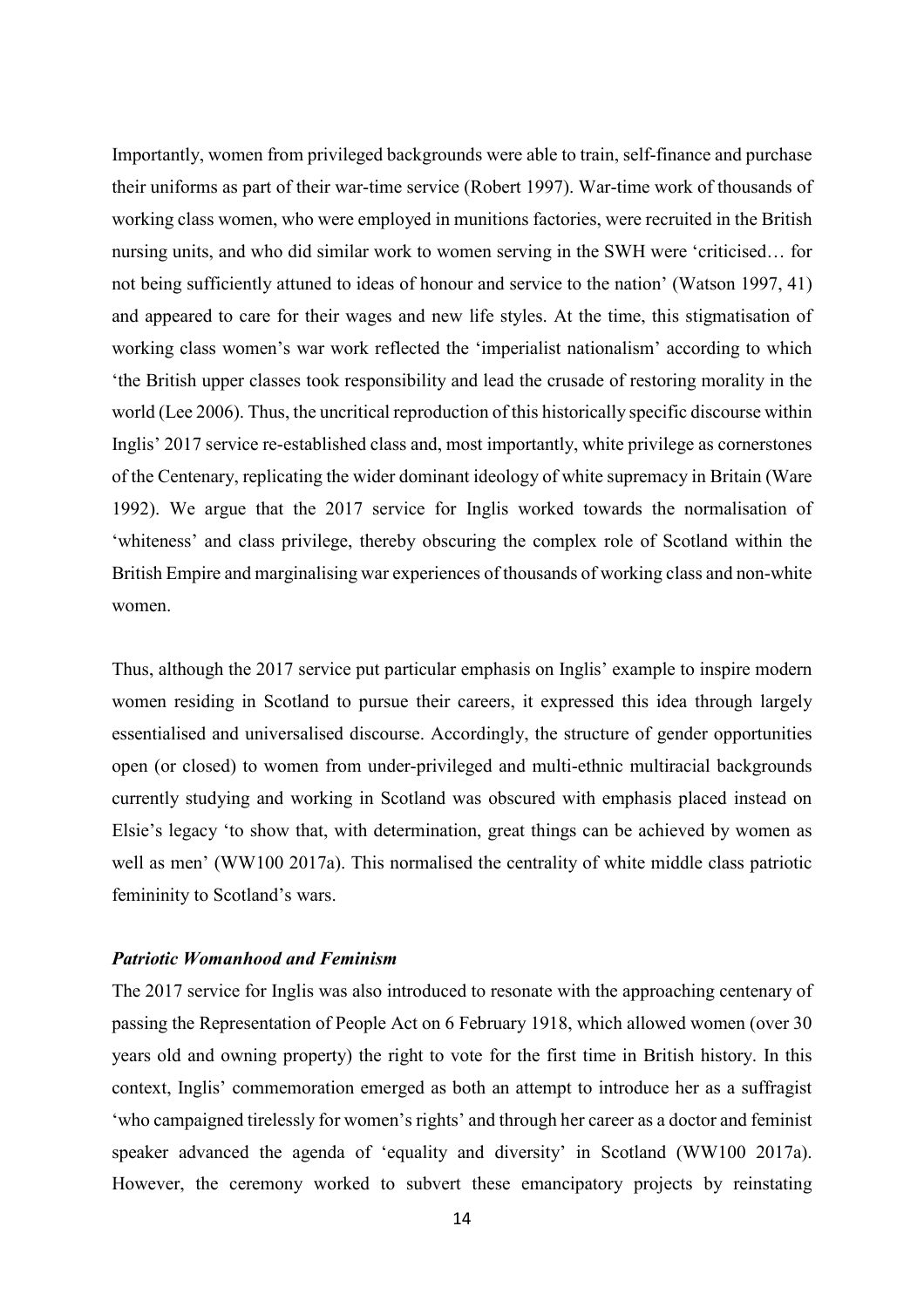conservative notions of patriotic womanhood. This was achieved through obscuring the feminist workings of the SWH and through a discourse which fluctuated between the paternalistic rhetoric of 'innocent victims' and the masculinising language of heroism.

During the 2017 service, speakers and the accompanying posters and leaflets praised Inglis' work for women's suffrage by putting emphasis on distinguishing her 'law-abiding' activism and campaigning through 'public talks' from 'the suffragettes who took direct action' and 'advocated militancy' (WW100 2017a, 8; authors' field notes from the Service, 29 Nov 2017). This representation of Inglis as a constitutional feminist aligns with elites' preference for the 'expert-bureaucratic' approach in pursuing the gender equality agenda discussed above (see also Johnson and Fife 2016). Moreover, the emphasis on Inglis' 'law-abiding' activism represents her as an individual heroine, who not only 'put on hold the campaign for women's rights' during WWI, but 'saw an opportunity to show the abilities of women to their fullest at the same time as doing her bit to aid the war effort' (WW100 2017a, 10). Drawing on feminist scholarship, we argue that this interpretation obscures the pivotal role of collective feminist efforts that created the SWH.

First, the distinction between 'peaceful'-constitutional and 'militant' feminisms misrepresents feminist activism during WWI. If prior to the war, suffragettes led by Emmeline and Christabel Pankhurst advocated the use of violence to promote women's rights, in August of 1914, all militant activities were 'suspended for the duration of the war, and instead they [suffragettes] adopted a fervently patriotic stance', using imperialist rhetoric and imagery in the main periodical renamed from *The Suffragette* to *Britannia* (Smith 2003, 103-4). Therefore, during the war, Pankhurst's patriotism coincided with the position of women like Inglis. This resulted in a high level of cooperation between different branches of the movement in support of the SWH (Leneman 1995). Furthermore, the 2017 service for Inglis and other commemorative materials omit the fact that in 1914, such prominent feminists as Sylvia Pankhurst and Virginia Woolf took an anti-war stance and drew attention to the negative impact of the war on the 'plight of working class women' (Smith 2003, 104). The complete omission of anti-war feminism from Inglis' commemoration (re)framed feminism as a war-supportive endeavour.

Second, the 2017 service put emphasis on the fact that Inglis' efforts were rejected by the War Office, an implication which suggests that this rejection occurred because *all* women could not serve on the frontline (WW100 2017a, 10). This interpretation not only misrepresents the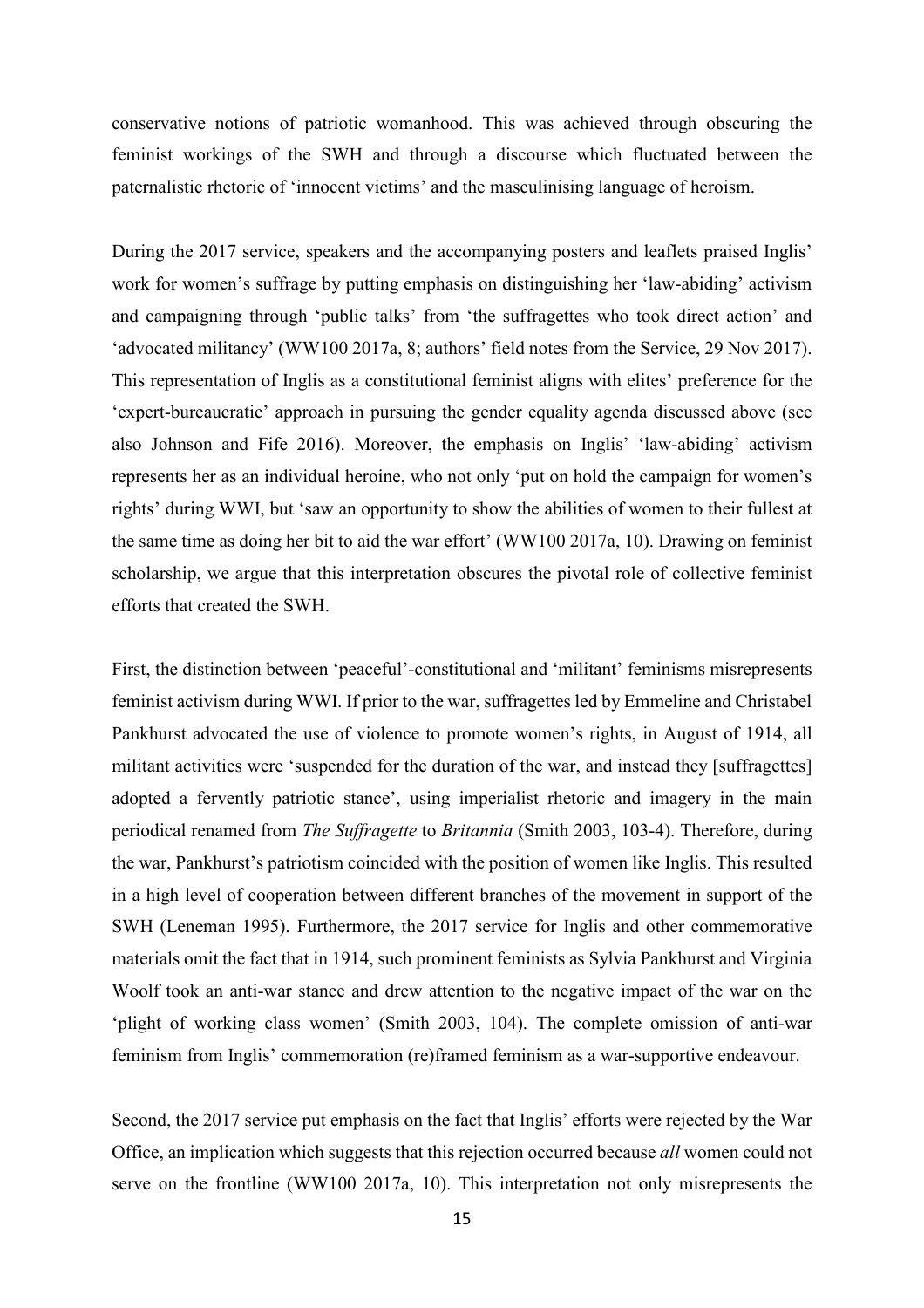reality that thousands of women served in the British units as nurses, ambulance drivers and in other non-combatant roles (Watson 1997; Robert 1997; Lee 2006). It also downplays Inglis' attempts to break down government-imposed barriers to women's war-time employment. For example, whereas women serving in the Voluntary Aid Detachments attached to British military hospitals 'were required to be single' and had to be between 21 and 48 years of age for Home Service, and 23 and 42 for Foreign Service (Watson 1997, 35). The SWH engaged women for all positions, including a significant proportion of married women and women of different ages – indeed, Inglis herself was 50 years old at the outset of the war (Leneman 1991; 1995). Although feminist work in support of the SWH did not overcome the barriers of class, race and ethnicity as it predominantly recruited white women from privileged classes, it mobilised all organisational resources, acting through feminist networks in support of the hospitals (Gullace 2002, 151). The reason for such feminist-driven mobilisation lay in the fact that hospitals themselves were considered a means to advance the campaign for women's franchisement. Thus, the dissociation of the SWH from the feminist movement in the 2017 service undermined understandings of feminism as *political activism*.

Contrary to the historical reality outlined above, during the 2017 service, the women involved in SWH are frequently referred to as 'girls', who wanted 'an opportunity to venture out on their own, "to do their own thing", not just want to marry this Sir or that Lord' (WW100 2017a, 15). In accompanying media reports, women are described as 'often unmarried and wanted to prove their independence and capability on the front line' (BBC 2017). This paternalistic representation of women's reasoning to join the hospitals replicated the early twentieth-century discourse according to which women, such as Inglis were not seen as a 'responsible adult but as someone who should have been protected rather than being allowed to risk all for her country' (Hughes 2005, 428). The dangerous work taken on by the women is often characterised through 2017 commemorative materials as being driven by 'a sense of adventure' (WW100 2017a, 15-16). This discursive strategy worked to minimise the personal risks undertaken by the women as well as to make light of their attempts to challenge their traditional positioning within British society at the time. Finally, Inglis' death is portrayed in terms of innocent and quiet suffering (WW100 2017a, 31). The implication of this framing is that Inglis had long suffered from cancer without the support of those around her. These narratives present reductive, paternalistic reasoning by removing from the story the radical and norm-challenging behaviour of the women and re-essentialising them as plucky young 'girls' who simply wanted to participate in a foreign 'adventure'.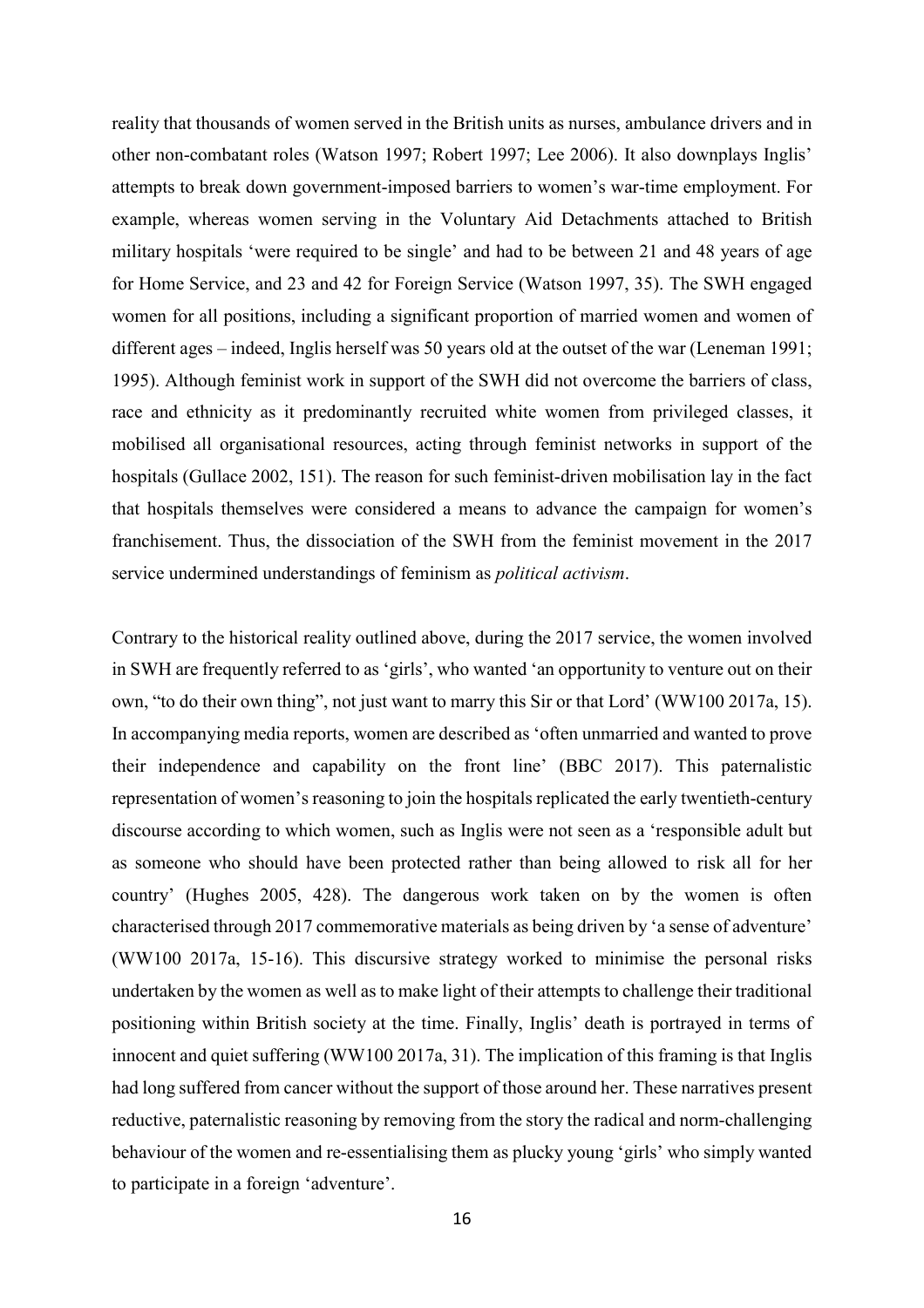Alongside this patronising narrative, Inglis' commemoration positioned her as a masculine hero. In this contrasting discourse, Inglis is given the agency of a male soldier who perished at war and is characterised as having made the 'ultimate sacrifice' for her nation. Therefore, the historical discourse of war-time patriotism in Britain is reproduced, when women who served as nurses and doctors 'were deemed to be heroes worthy of commemoration' (Summerfield 1997, 6). The 2017 service, government-sponsored commemorative materials and accompanying media coverage replicated this masculinised essentialism by describing Inglis as 'brave and determined' (BBC 2017), which emphasized her courage in the face of dangerous conditions (WW100 2017a, 17). Finally, the replication of Inglis' funeral in 1917, which was conducted with full military honours and resembled that of a soldier killed in battle, reproduced the idea of military heroism.

The 2017 service for Elsie Inglis demonstrated the inability of the Centenary to move beyond the façade of pervasive cultural stereotypes of essentialised patriotic womanhood and masculinised heroism. This discourse undermined the feminist work of Inglis and her followers while introducing a patriotic war-supportive wing of British feminism as the most publically desirable political force. Moreover, it introduced the idea of unproblematic gender politics by obscuring the fact that only women over 30 years old who met property qualifications received the franchise in 1918 (see Crozier-De Rosa and Mackie 2019, 21). Furthermore, after WWI most women in Britain lost out in terms of employment opportunities through the post-war expectation that they return to their traditional roles of mothers, supporters of veterans, and keepers of home (Kent 1988, 238; see also Hughes and Meek 2014). In the 1920s, such gender stereotyping increased violence against women perpetrated by returning soldiers and caused a change in narrative in which suffragettes themselves encouraged women to return to their subordinate feminine roles in order to better protect their safety (Kent 1988, 249; see also Ward 2001, 25). Ironically, the Centenary reinstated the essentialisation of gender difference without facing the implications of such discourses for women who currently encounter gender-based violence in Scotland (McCrone 2017, 267; see also Engender 2014).

#### **The Gendered Legacy of the Scottish Commemorations**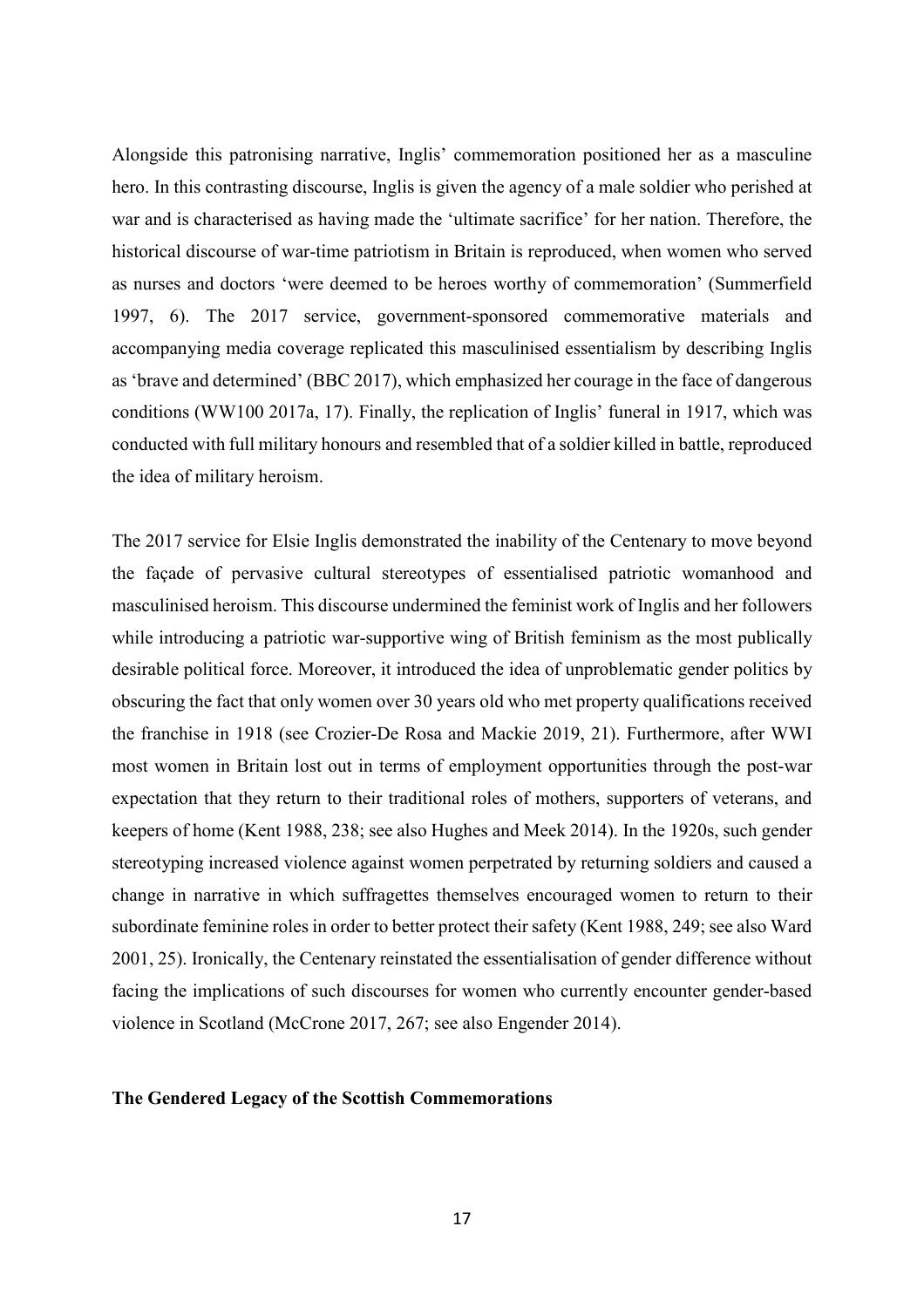As we walked from the cathedral out onto the Royal Mile, we noticed the placement of a Scottish military pipe band which, we presumed, was a continuation of the (re)production of Inglis' funeral procession of 1917. However, this purposeful re-creation of a funeral-like atmosphere in 2017 was hardly successful. Outside the cathedral, the sober and palpable atmosphere of Inglis' service evolved into a festive-like display of Scottish military culture. When crowds of tourists came rushing towards the band, we wondered if perhaps they had heard about Elsie Inglis. Driven by curiosity, we mingled and asked members of the public, 'what is going on?' The majority responded with a range of intriguing explanations. Some believed that the military band was present to play for HRH The Princess Royal, with American tourists particularly keen to catch a glimpse of the Princess. Others believed that 'something was going on' at the French Consulate across the square from the cathedral. Indeed, both Princess Anne and First Minister Nicola Sturgeon, who also attended Inglis' service, did go for a fleeting visit to the French Consulate either as an act of 'commemorative diplomacy' or simply for post-commemoration refreshments (e.g. Beamont 2015). Unfortunately, none of these explanations included Inglis, demonstrating the failure of this carefully organised commemorative spectacle to involve the broader public. This failure was reflective of the entire framing of the ceremony, which subverted the life work of Inglis and re-essentialised women as mothers, as mourners, as innocent victims and, paradoxically, as masculinised heroes; leaving the role of Scottish sacrificial soldier intact.

Despite predictions that Scotland's commemorations would be infused with nationalist sentiments following the 2014 Independence Referendum (Mycock 2014), our study has instead demonstrated the ambivalent nationalisms on display and has highlighted attempts to unproblematically link Scottishness and Britishness through an 'apolitical' commemoration which nonetheless drew on British nationalist and Scottish martial traditions alongside other cultural signifiers of British Empire and modern British militarism. In addition to these ambivalent nationalisms and militarisms, the Scottish Centenary has worked to reinforce gender, class and race through reinstating the dominance of Scottish martial identity represented by 'local soldier-lads', ancestors of Highlanders, and re-consigning women to traditionally feminine roles, thereby re-militarising their lives and subverting ideas and practices of feminist activism.

The paradoxes observed in this paper when it comes to attempts to deal with white privilege, elitism in commemorations, gender stereotyping, and the role of commemorations in infusing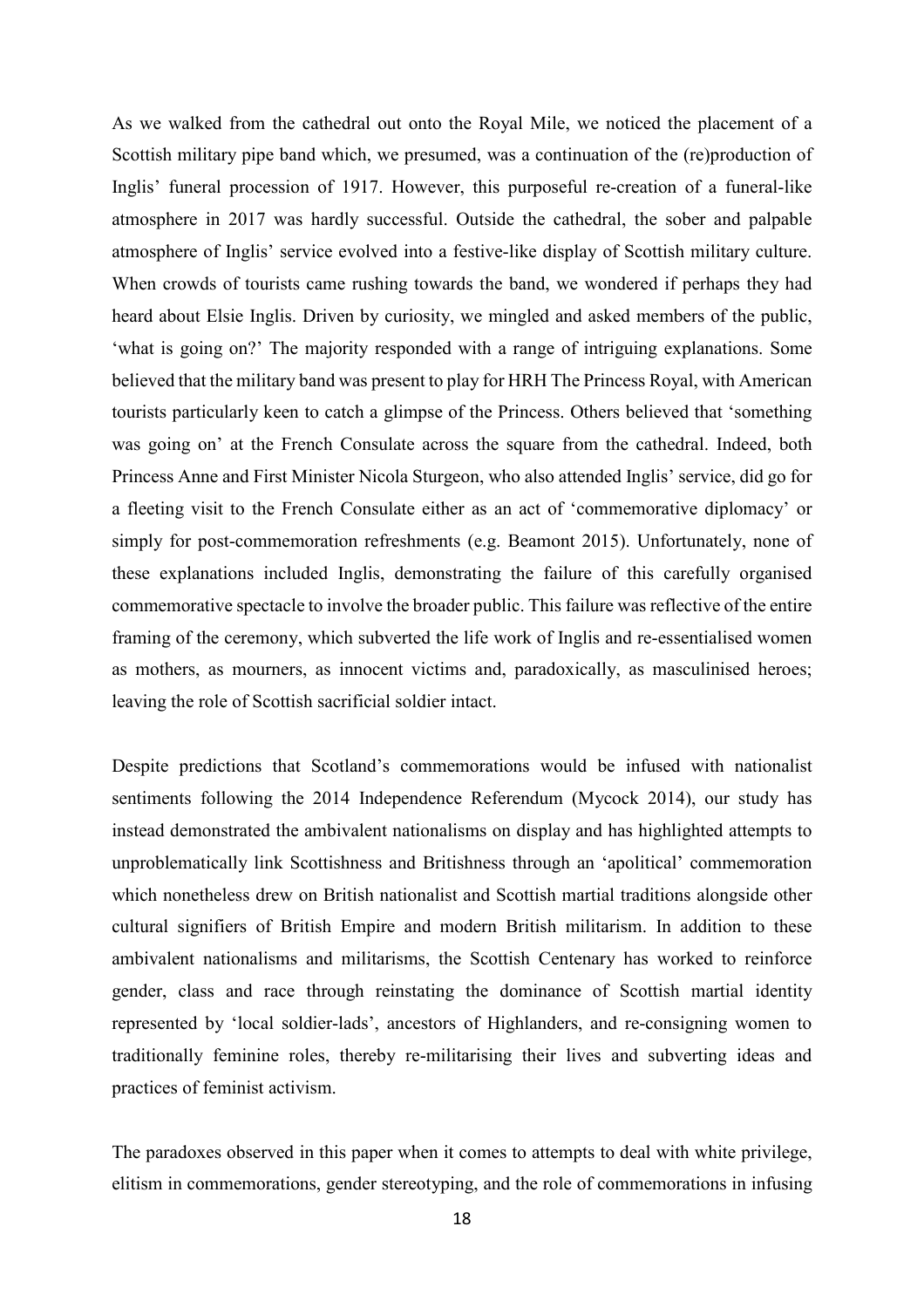militaristic sentiments in Scottish society demonstrate that the Centenary provided limited spaces for debating and reframing such important issues. Instead, the discursive and performative framework of the Centenary transferred the ownership of memory to a closed, largely homogeneous, group of white male-dominated elites, inviting broader communities to engage through the keeping of respectful silence for the Scottish 'soldier-dead' and patriotic women. Ultimately, this framework prioritised passive forms of engagement with wars instead of critical reflective debate of how wars have been affecting Scottish society for the last centuries.

Regarding Inglis' service, as we have argued, such government devised and staged commemorations are unlikely to 'make them [personalities commemorated] live objects of concern and debate, tending instead to render them as more mute and inert' (Brown 2012, 250). From this perspective, the lack of opportunities for public deliberation over the focal points and implications of the Centenary subverts the principles of democratic politics by placing these projects outside of democratic accountability and debate over what, who and how should be commemorated. Instead, these practices foster gender-, race- and class-based stereotypes and therefore undermine efforts in building Scotland as an inclusive and fair political community. Importantly, the elite-led depoliticisation of the Centenary obscures the significant implications of how substantial commemorative budgets compare with ongoing cuts to Scottish local community budgets, educational, medical and welfare support services. Thus, based on our research, we see the most productive way to ensure the lasting legacy of the Centenary of WWI and such personalities as Elsie Inglis is by moving beyond commemoration based on gender essentialism of hero-soldiers and patriotic women, towards multifaced commemoration of efforts and losses of many thousands others whose lives were touched by British wars.

# **Acknowledgements**

This paper results from the project, 'War Commemoration, Military Culture and Identity Politics in Scotland' funded by the Carnegie Trust for the Universities in Scotland, 2017-18 (RG13890/70560). The draft of this paper was presented at the EWIS in Groningen, 6-9 June 2018, and we would like to thank participants for instructive feedback. We also express our gratitude to those who promoted the legacy of Dr Elsie Inglis for many years, and agreed to comment on the draft of this paper. Finally, we would like to thank three anonymous reviewers for their constructive comments on earlier versions of this article as well as Cynthia Enloe and Andrew Mycock for their feedback and encouragement.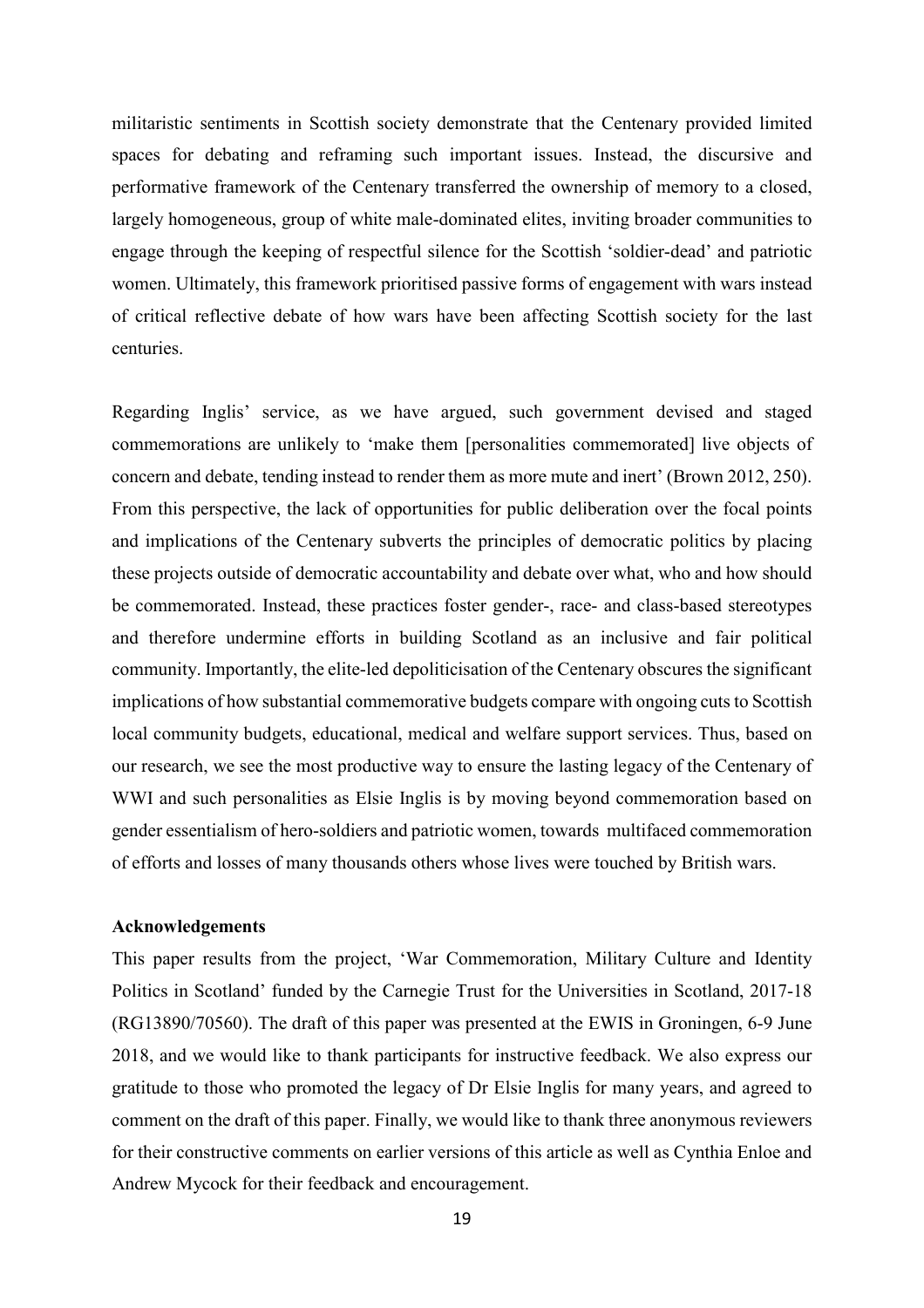## **Bibliography**

Ähall, Linda. 2016. 'The dance of militarisation: a feminist security studies take on "the political"', *Critical Studies on Security,* 4 (2): 155-168.

Allan, Stuart 2015. 'Beating retreat: the Scottish military tradition in decline', in B.S. Glass and J. M. MacKenzie (eds) *Scotland, Empire and Decolonization in the Twentieth Century. Studies in Imperialism*. Manchester: Manchester University Press, 131-54.

Arnold de-Simine, Silke. (2016) 'Between memory and silence, between family and nation: Remembering the First World War through digital media', in A. Dessingue and J. Winter (eds) *Beyond Memory: Silence and Aesthetics of Remembrance.* London: Routledge, 143- 161.

Basham, Victoria. 2013. *War, Identity and the Liberal State: Everyday Experiences of the Geopolitical in the Armed Forces.* London: Routledge.

Basham, Victoria. 2016. 'Gender, race, militarism and remembrance: the everyday geopolitics of the poppy', *Gender, Place & Culture: A Journal of Feminist Geography*, 23 (6): 883-896.

BBC. 2013. 'Scots World War I commemorations announced by Alex Salmond', 23 May, <https://www.bbc.co.uk/news/uk-scotland-scotland-politics-22642112> (accessed 10/08/2018).

BBC. 2014. 'Scotland commemorates World War One centenary', 4 August, <https://www.bbc.co.uk/news/uk-scotland-28620000> (accessed 10/08/2018).

BBC. 2017. 'Elsie Inglis to be commemorated for war achievements', 8 November, <http://www.bbc.co.uk/news/uk-scotland-edinburgh-east-fife-41915396> (accessed 10/08/2018).

Beaumont, Joan. 2015. 'Commemoration in Australia: a memory orgy?', *Australian Journal of Political Science*, 50 (3): 536-544.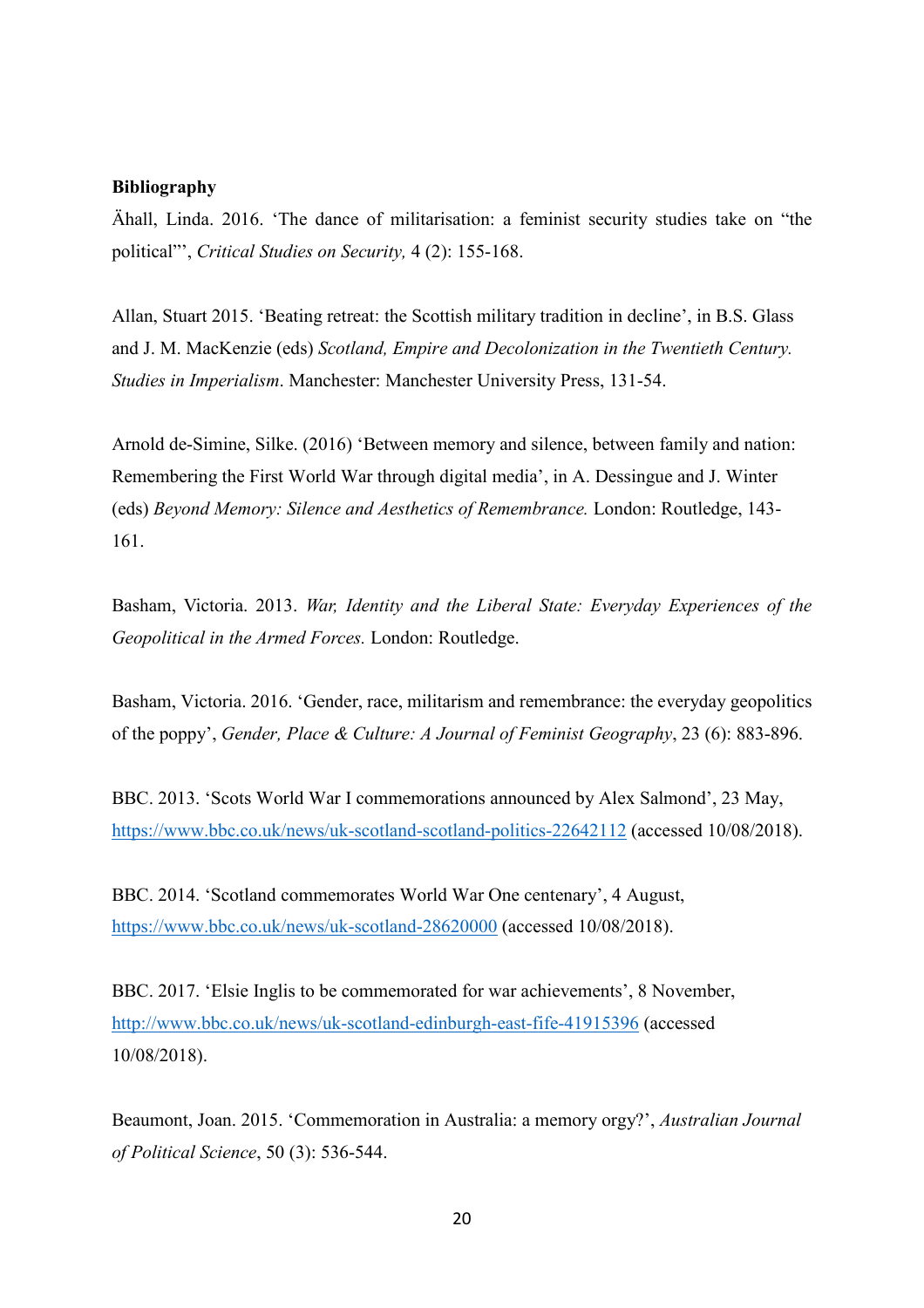Brown, Steven D. 2012. 'Two minutes of silence: Social technologies of public commemoration', *Theory & Psychology*, 22 (2), 234-252.

Brookfield, Karen. 2018. 'The People's Centenary: a perspective from the Heritage Lottery Fund', *Cultural Trends*, 27 (2): 119-124.

Butler, Judith. 2003. *Precarious Life: The Powers of Mourning and Violence*. London: Verso.

Butler, Judith. 2009. *Frames of War: When is Life Grievable?* London: Verso.

Cameron, Ewen. 2018. 'Securitization, Memory and the (Historic) Debate on Scottish Independence', in Vlad Strukov, Victor Apryshchenko (eds) *Memory and Securitization in Contemporary Europe,* 51-75.

Connerton, Paul. 1989. *How Societies Remember*. Cambridge: Cambridge University Press.

Couzin, John. 2009. *Radical Glasgow: A Skeletal Sketch of Glasgow's Radical Tradition*. 2nd Edition, Glasgow: Voline Press.

Crozier-De Rosa, Sharon. and Mackie, Vera. 2019. *Remembering Women's Activism.*  London: Routledge.

Danilova, Nataliya. 2015. *The Politics of War Commemoration in the UK and Russia.* Basingstoke: Palgrave Macmillan.

Devine, Tom. 2012. *The Scottish Nation: A Modern History*. London: Penquin Books.

Duncanson, Claire. 2009. 'Forces for Good? Narratives of military masculinity in peacekeeping operations', *International Journal of Feminist Politics*, 11 (1), 63-80.

Edkins, Jenny. 2003. *Trauma and the Memory of Politics.* New York: Cambridge University Press.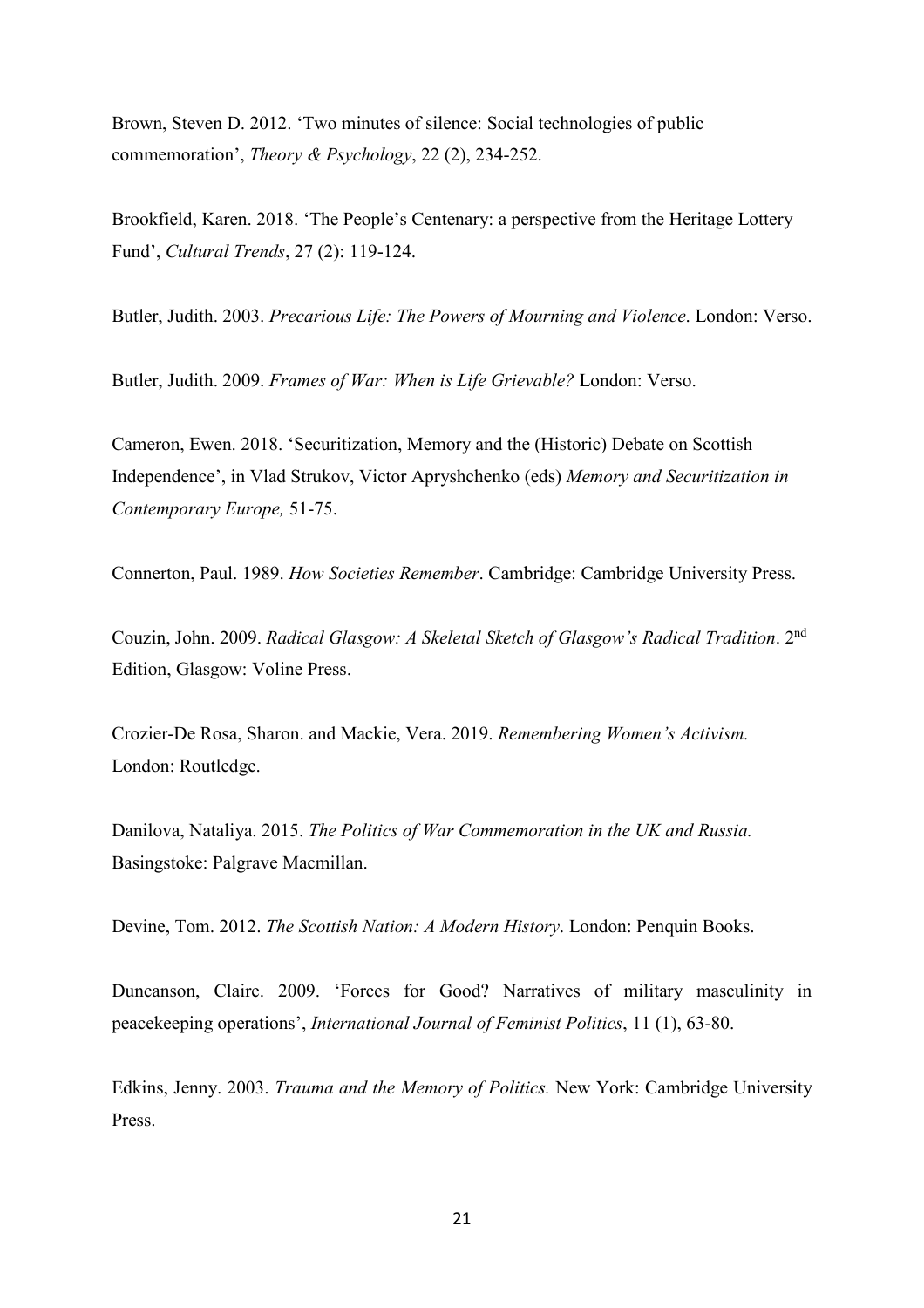Elcheroth, Guy and Reicher, Stephen. 2017. *Identity, Violence and Power: Mobilizing Hatred, Demobilizing Dissent*. Basingstoke: Palgrave Macmillan.

Elshtain, Jean. 1995. *Women and War*. Chicago: The University of Chicago Press.

Engender. 2014. 'Gender Equality and Scotland's Constitutional futures', [https://www.engender.org.uk/content/publications/Gender-equality-and--Scotlands](https://www.engender.org.uk/content/publications/Gender-equality-and--Scotlands-constitutional-futures.pdf)[constitutional-futures.pdf](https://www.engender.org.uk/content/publications/Gender-equality-and--Scotlands-constitutional-futures.pdf) (accessed 10/08/2018).

Enloe, Cynthia. 2003. *Maneuvers: The International Politics of Militarizing Women's Lives*. Berkley: The University of California Press.

Fathi, Romain. 2015. 'French commemoration: The centenary effect and the (re)discovery of 14-18', *Australian Journal of Political Science*, 50 (3): 545-552.

Grayzel, Susan. 2011. *Women's Identities at War: Gender, Motherhood, and Politics in Britain and France during the First World War*, Chapel Hill and London: The University of North Carolina Press.

Gregory, Adrian. 1994. *The Silence of Memory. Armistice Day 1919-1946*. Oxford /Providence: Berg.

Gullace, Nicola. 2002. *"The Blood of Our Sons": Men, Women, and the renegotiation of British Citizenship during the Great War.* New York: Palgrave Macmillan.

Hesse, David. 2014. *Warrior Dreams: Playing Scotsmen in mainland Europe*. Manchester: Manchester University Press.

Higgins, Michael and McKay, Fiona M. 2016. 'Gender and the development of a political persona: the case of Scottish First Minister Nicola Sturgeon', *British Politics*, 11 (3): 283-300.

Hughes, Anne-Marie, C. 2005. 'War, Gender and National Mourning: The Significance of the death and Commemoration of Edith Cavell in Britain', *European Review of History*, 12 (3) 425-444.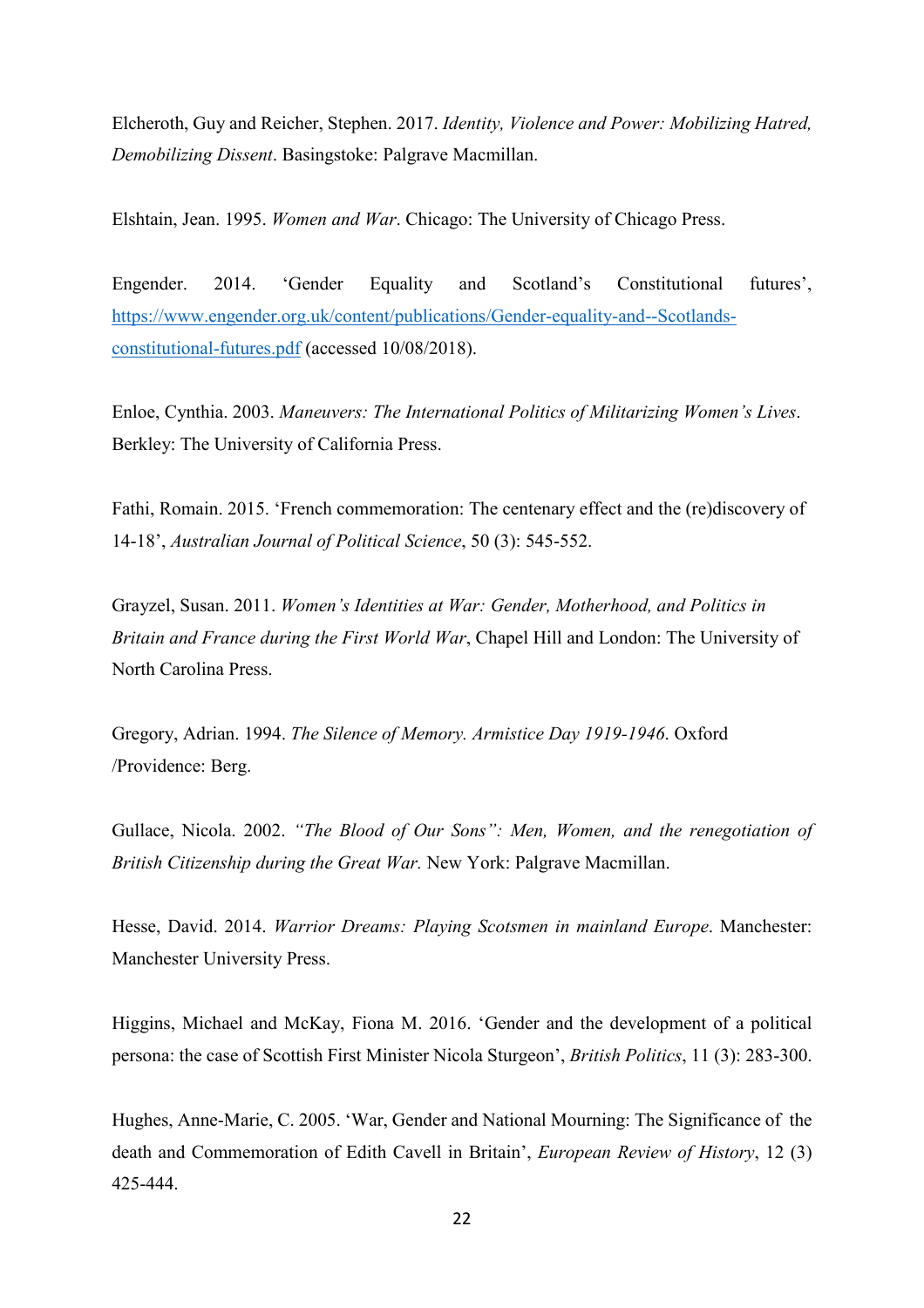Hughes, Anne-Marie, C. and Meek, Jeff. 2014. 'State Regulation, Family Breakdown, and Lone Motherhood: The Hidden Costs of World War I in Scotland', *Journal of Family History*, 39(4) 364-387.

Jeffery, Keith. 2015. 'Commemoration in the United Kingdom: A multitude of memories', *Australian Journal of Political Science,* 50 (3): 562-567.

Johnson, Karen. 2016. 'Politics of Gender Equality in Scotland: mind the gap', in T. McTavish, Duncan (ed) *Politics in Scotland*. London: Routledge. 160-179.

Kenny, Meryl. 2014. 'Engendering the independence debate', *Scottish Affairs*, 23 (3): 323-331.

Kent, Susan, K. 1988. 'The Politics of Sexual Difference: World War I and the Demise of British Feminism', *Journal of British Studies*, 27 (3): 232-253.

Lee, Janet. 2006. 'A Nurse and a Soldier: Gender, Class and National identity in the First World War Adventures of Grace McDougall and Flora Sandes', *Women's History Review*, 15(1):83-103.

Leneman, Leah, L. 1991. *A Guid Cause: The Women's Suffrage Movement in Scotland.*  Aberdeen: Aberdeen University Press.

Leneman, Leah, L. 1995. *In the Service of Life: The Story of Elsie Inglis and the Scottish Women's Hospitals.* Edinburgh: Mercat Press.

Macleod, Jenny. 2013. 'Britishness and Commemoration: National Memorials to the First World War in Britain and Ireland', *Journal of Contemporary History*, 48 (4): 647-65.

McCrone, David. 2017. *The New Sociology of Scotland*. London: Sage.

Millar, Katharine. 2017. 'Gendered Representations of Soldier Deaths' in Rachel Woodward, Claire Duncanson (eds) *The Palgrave International Handbook of Gender and the Military*, 543-559.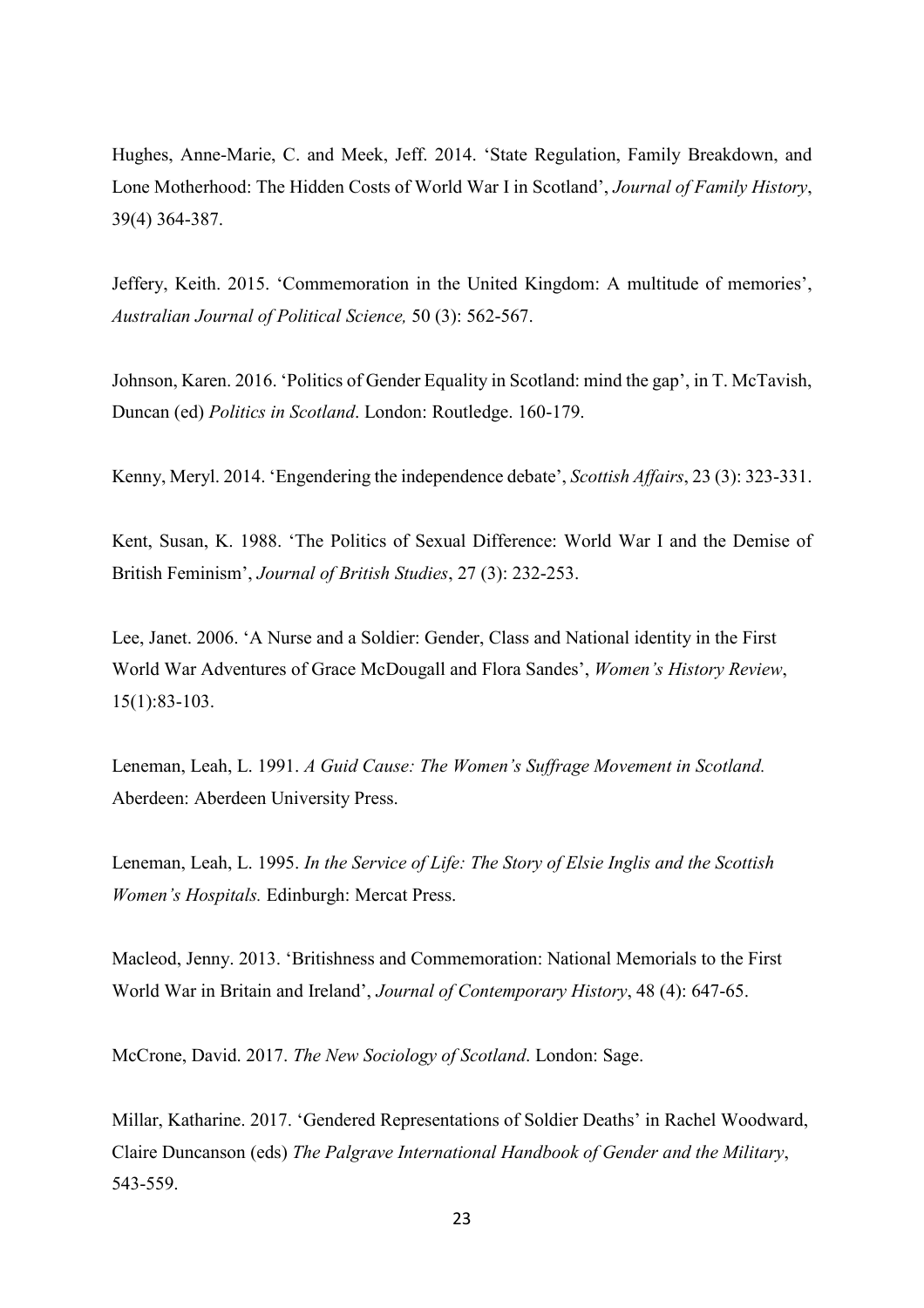Moore, Christopher. 2014. '1914 in 2014: what we commemorate when we commemorate the First World War', *The Canadian Historical Review*, 95 (3): 427-432.

Mycock, Andrew. 2012. 'SNP, identity and citizenship: Re-imagining state and nation', *National identities,* 14 (1): 53-69.

Mycock, Andrew. 2014. 'The First World War Centenary in the UK: 'A Truly National Commemoration?', *The Round Table: The Commonwealth Journal of International Affairs,*  103 (2): 153-163.

Pennell, Catriona. 2014. 'A Truly Shared Commemoration?', *The RUSI Journal*, 159 (4): 92- 100.

Pennell, Catriona. 2016. 'Learning Lessons from War? Inclusions and Exclusions in Teaching First World War History in English Secondary Schools', *History & Memory*, 28  $(1): 36-70.$ 

Pennell, Catriona. 2018. 'Taught to remember? British youth and First World War centenary battlefield tours,' *Cultural Trends,* 27 (2): 83-98.

Royal British Legion Scotland. 2018, <https://www.legionscotland.org.uk/> (accessed 10/08/2018).

Ritchie, Nick. 2016. 'Nuclear Identities and Scottish independence', *The Non-Proliferation Review*, 23 (5):653-675.

Robert, Krisztina. 1997. 'Gender, Class, and Patriotism: Women's paramilitary units in First World War Britain', *The International History Review,* 19 (1):52-65.

Salmond, Alex. 2014. 'A good global citizen: Alex Salmond's speech on Scotland's role in the world', *The Open Democracy*, 9 April, [https://www.opendemocracy.net/ourkingdom/alex-salmond/good-global-citizen-alex](https://www.opendemocracy.net/ourkingdom/alex-salmond/good-global-citizen-alex-salmonds-speech-on-scotlands-role-in-world)[salmonds-speech-on-scotlands-role-in-world](https://www.opendemocracy.net/ourkingdom/alex-salmond/good-global-citizen-alex-salmonds-speech-on-scotlands-role-in-world) (accessed 10/08/2018).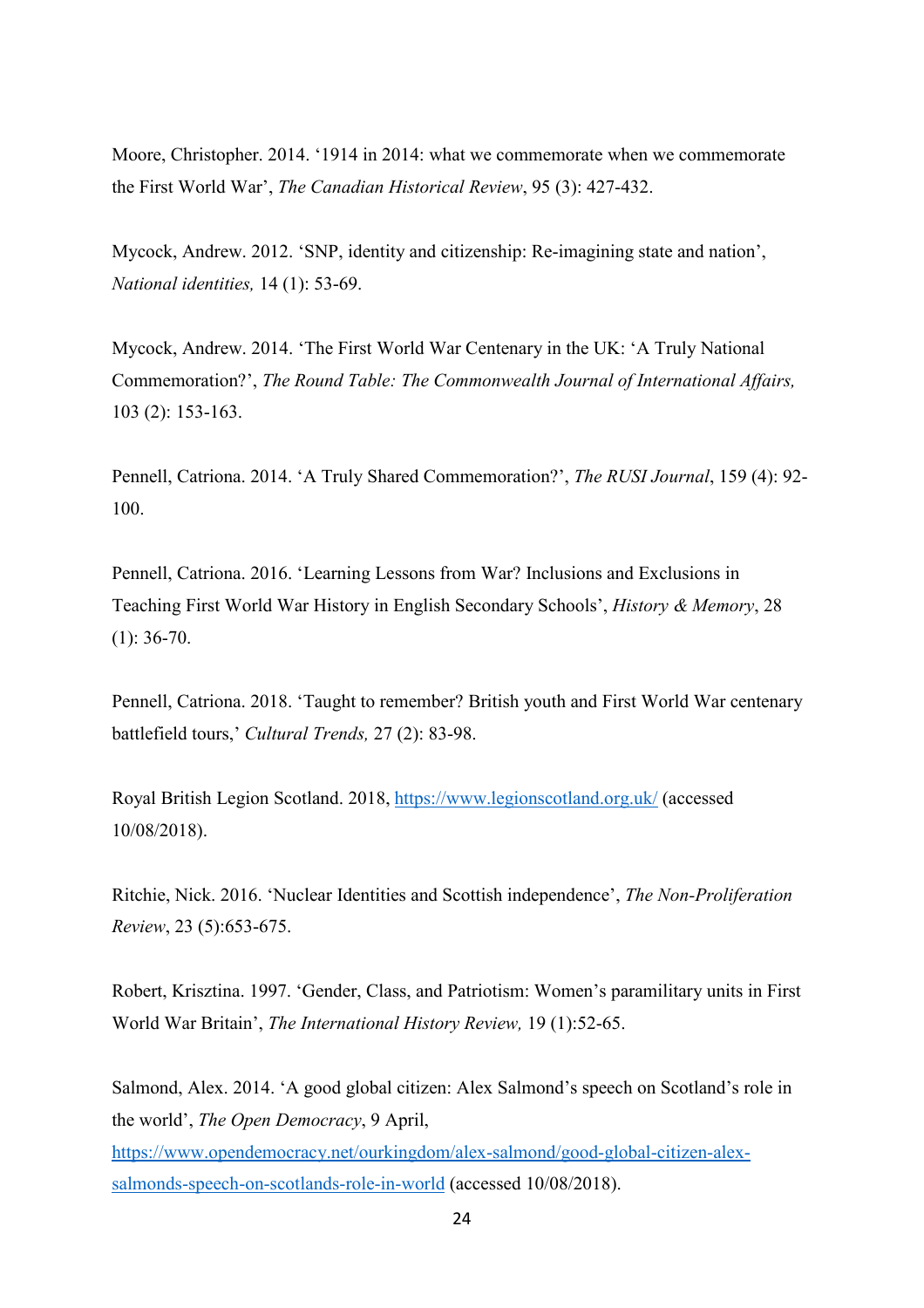The Scottish Government. 2013. 'Scottish Commemorations Panel: objectives', 1 August, <https://beta.gov.scot/publications/scottish-commemorations-panel-objectives> (accessed 10/08/2018).

The Scottish Government. 2017. 'The Veterans Community – Employability, Skills and Learning: Scottish Government Response', March. <https://www.gov.scot/Publications/2017/03/6836> (accessed 10/08/2018).

The Scottish Parliament. 2013. 'Meetings of the Parliament', 27 June. Session 4, no. 21763, 'First World War (Centenary)'.

<http://www.parliament.scot/parliamentarybusiness/report.aspx?r=8740&mode=pdf> (accessed 10/08/2018).

The Scottish Parliament. 2016. 'John Bellany: Bringing History to Life at the Scottish Parliament':

<http://www.parliament.scot/newsandmediacentre/95672.aspx> (accessed 13/08/2018)

Sheffield, Gary. 2014. 'A Once in a Century Opportunity? Some Personal Reflections on the Centenary of the First World War', *British Journal for Military History*, 1 (1): 1-11.

Smith, Angela K. 2003. 'The Pankhursts and the war: suffrage magazines and First World War propaganda', *Women's History Review*, 12 (1): 103-118.

Streets, Heather. 2004. *Martial races: The military, race and masculinity in British imperial culture, 1857-1914.* Manchester: Manchester University Press.

Sturken, Marita. 2007. *Tourists of History: Memory, Kitsch, and Consumerism from Oklahoma City to Ground Zero*. New York: Duke University Press.

Summerfield, Penny. 1997. 'Gender and War in the Twentieth Century', *The International History Review*, 19 (1): 3-15.